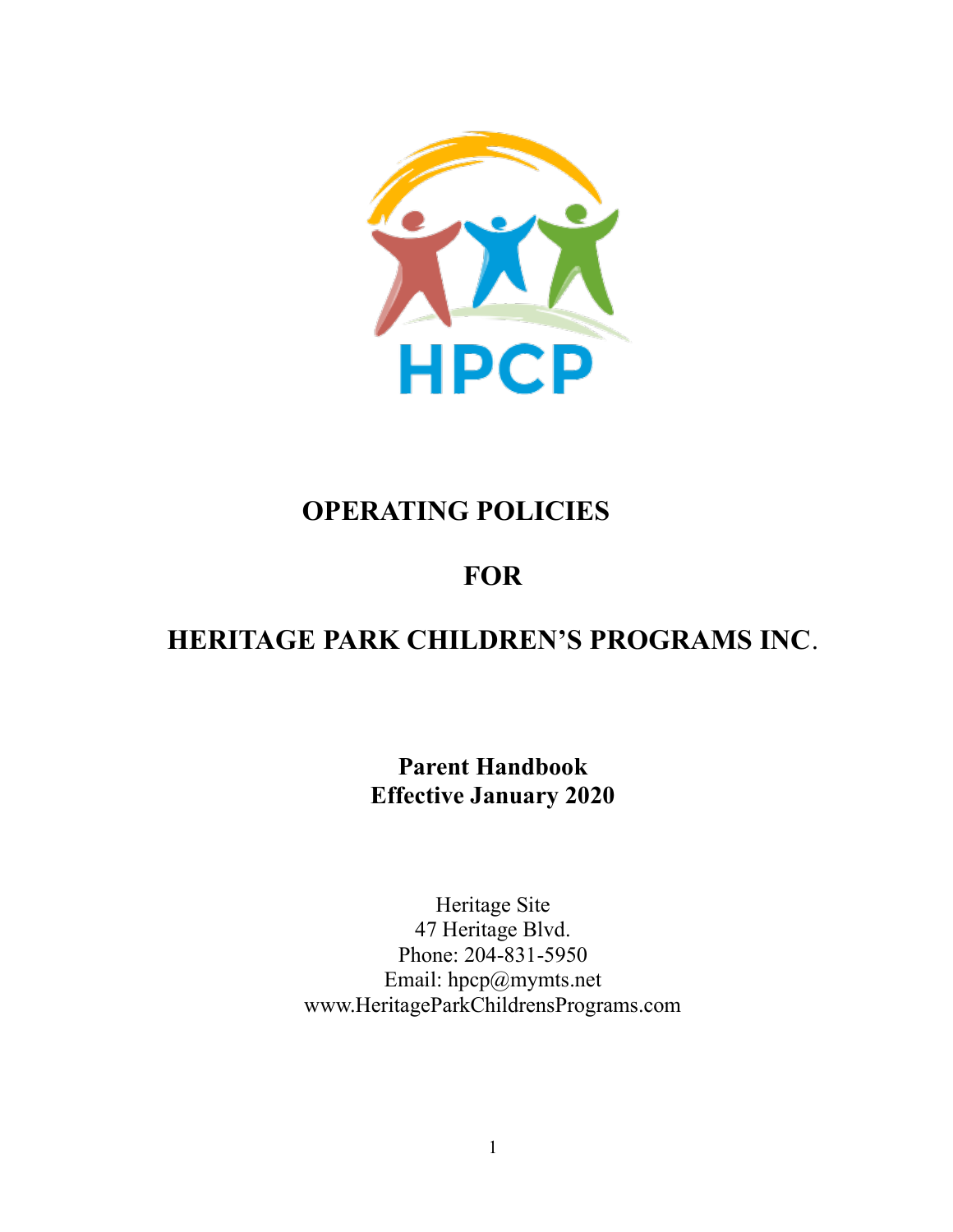# Table of Contents:

|                                                        | Page           |
|--------------------------------------------------------|----------------|
|                                                        | 3              |
|                                                        | $\overline{3}$ |
|                                                        | 4              |
|                                                        | 5              |
|                                                        | 6              |
|                                                        | 7              |
|                                                        | 8              |
| Infant Curriculum(cont'd) Community Outreach           | 9              |
|                                                        | 9              |
|                                                        | 10             |
|                                                        | 11             |
|                                                        | 11             |
|                                                        | 12             |
|                                                        | 13             |
|                                                        | 13             |
| Board of Director & Staff non-responsibilities         | 14             |
|                                                        | 14             |
|                                                        | 15             |
|                                                        | 15             |
|                                                        | 16             |
|                                                        | 16             |
|                                                        | 17             |
|                                                        | 18             |
|                                                        | 18             |
|                                                        | 19             |
|                                                        | 19             |
|                                                        | 19             |
|                                                        | 20             |
| Confidentiality/Parent Information, Parent Involvement | 21             |
| Inclusion Policy                                       | 22             |
|                                                        | 22             |
| Property Damage by Children/Transportation             | 23             |
|                                                        | 24             |
|                                                        | 25             |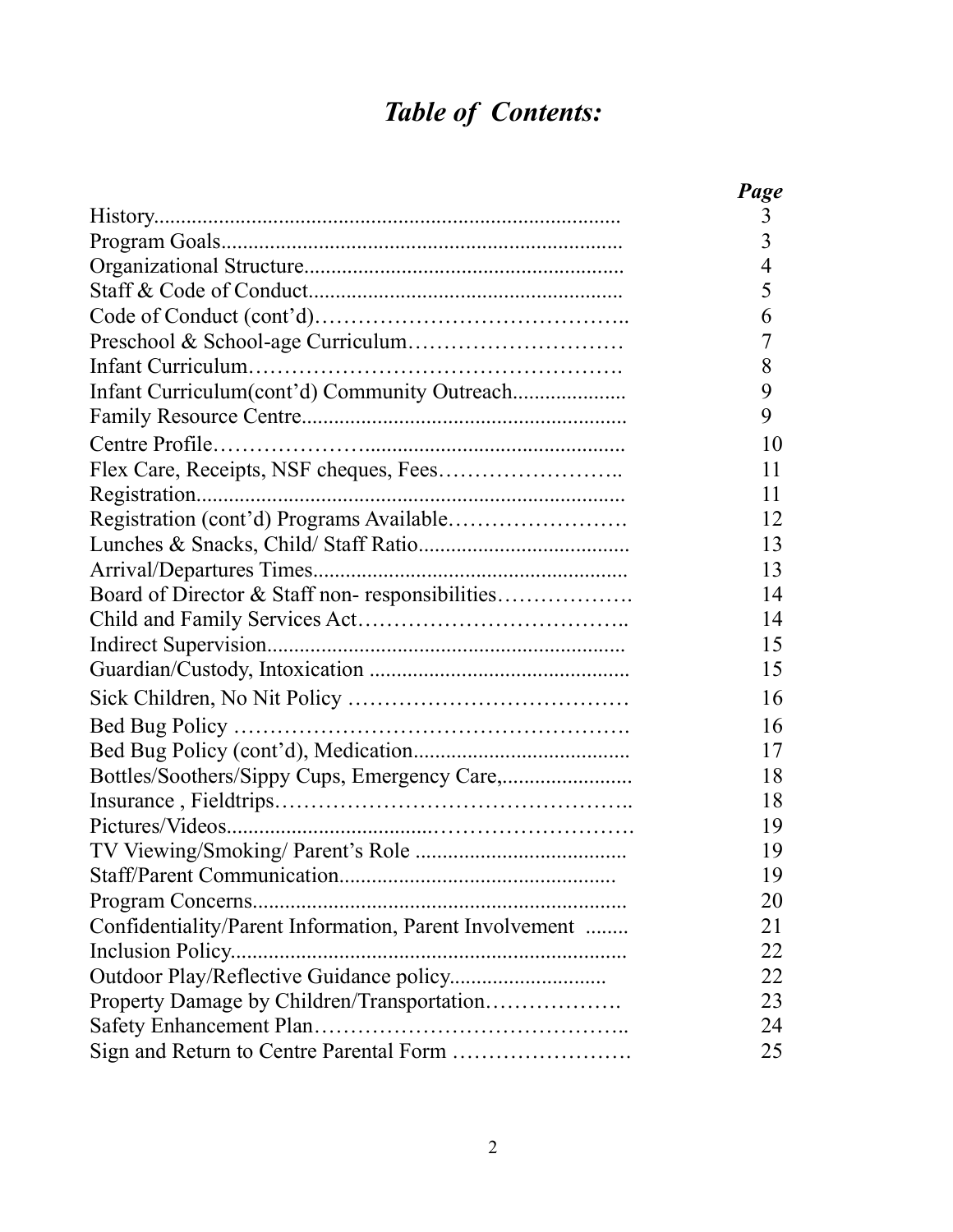# HISTORY

Heritage Park Children's Programs Inc. began as a small school age centre in 1986, licensed by the Province of Manitoba to care for 26 School Age Children. The centre is a non-profit, registered charity managed by a Board of Directors. Since 1986 the centre has grown to accommodate School Age, Preschool and Infant children, established a community outreach program, parent resource centre and a flex care program to meet the community's needs. In the fall of 2002 a second site was established in Jameswood School to offer Infant and Preschool care.

Existing for over 3 decades, the centre has graduated hundreds of children and benefited from as many parents who have given their volunteer time to assist with the management, fundraising and donations to the centre. Because of their participation the centre has prospered and become an integral part of family life.

The centre is currently licensed for 90 spaces within the rented space from the St. James-Assiniboia School Division within Heritage Elementary School and 40 spaces at Jameswood School. The centre receives an operating grant from the provincial government. Parent fees, grants and donations support the remaining operating costs.

Heritage Park looks forward to continuing to meet the needs of the families existing in our area and ensuring your families receive the best quality of service we can provide.

## Program Goals:

The Board and Staff of Heritage Park Children's Programs sets the following priorities for your program:

A safe, respectful, homelike environment and relationships exist between children, staff and parents.

The centre continues to invest all profits generated on a yearly basis back into the program.

Developmentally appropriate curriculum is developed and implemented with the children, which allow choices and challenges for each individual.

Staff will assist children in developing into self-confident, respectful and responsible citizens.

Each child is given the opportunity to develop physically, emotionally, socially and intellectually without prejudice of economic or environmental family circumstances.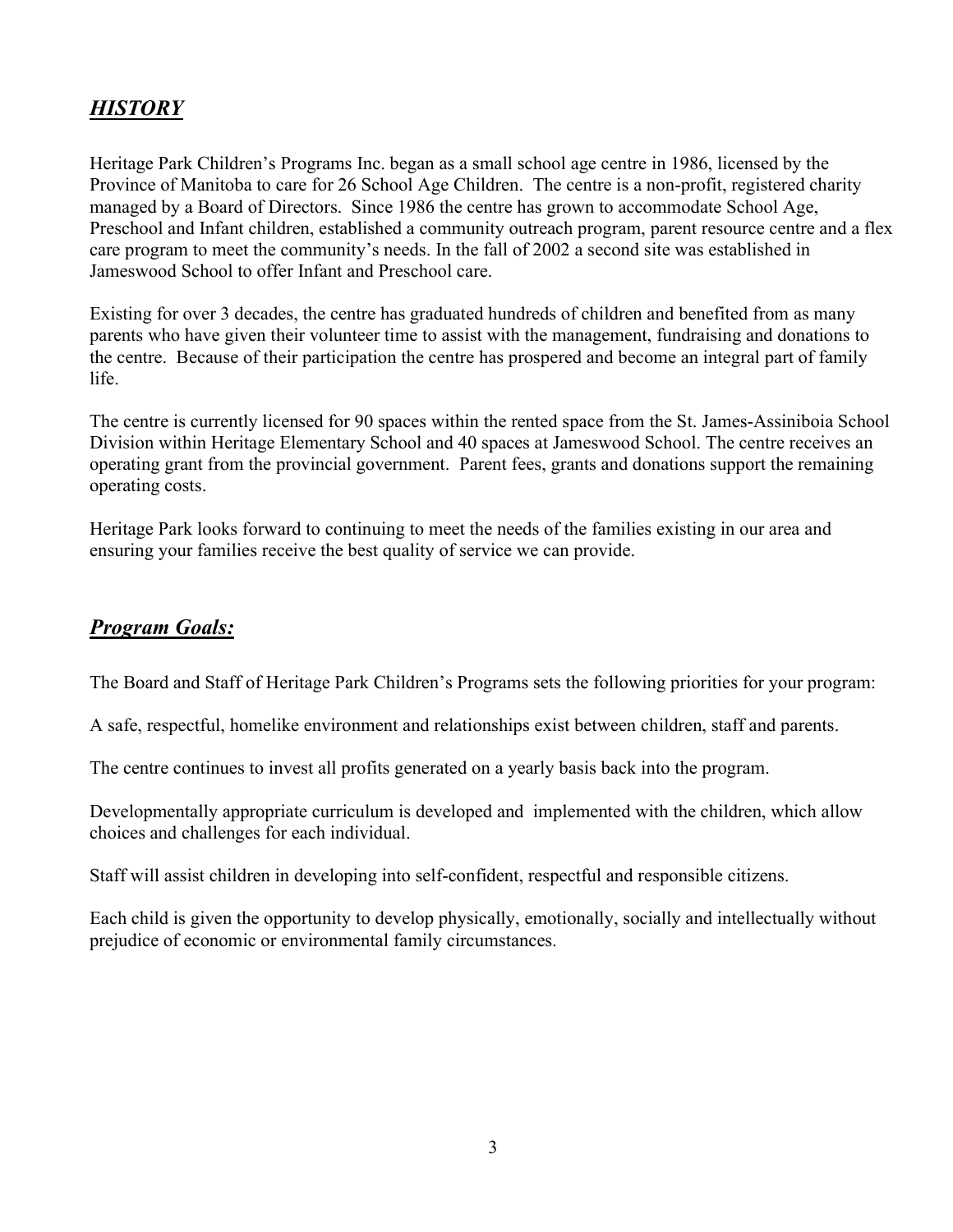### ORGANIZATIONAL STRUCTURE:

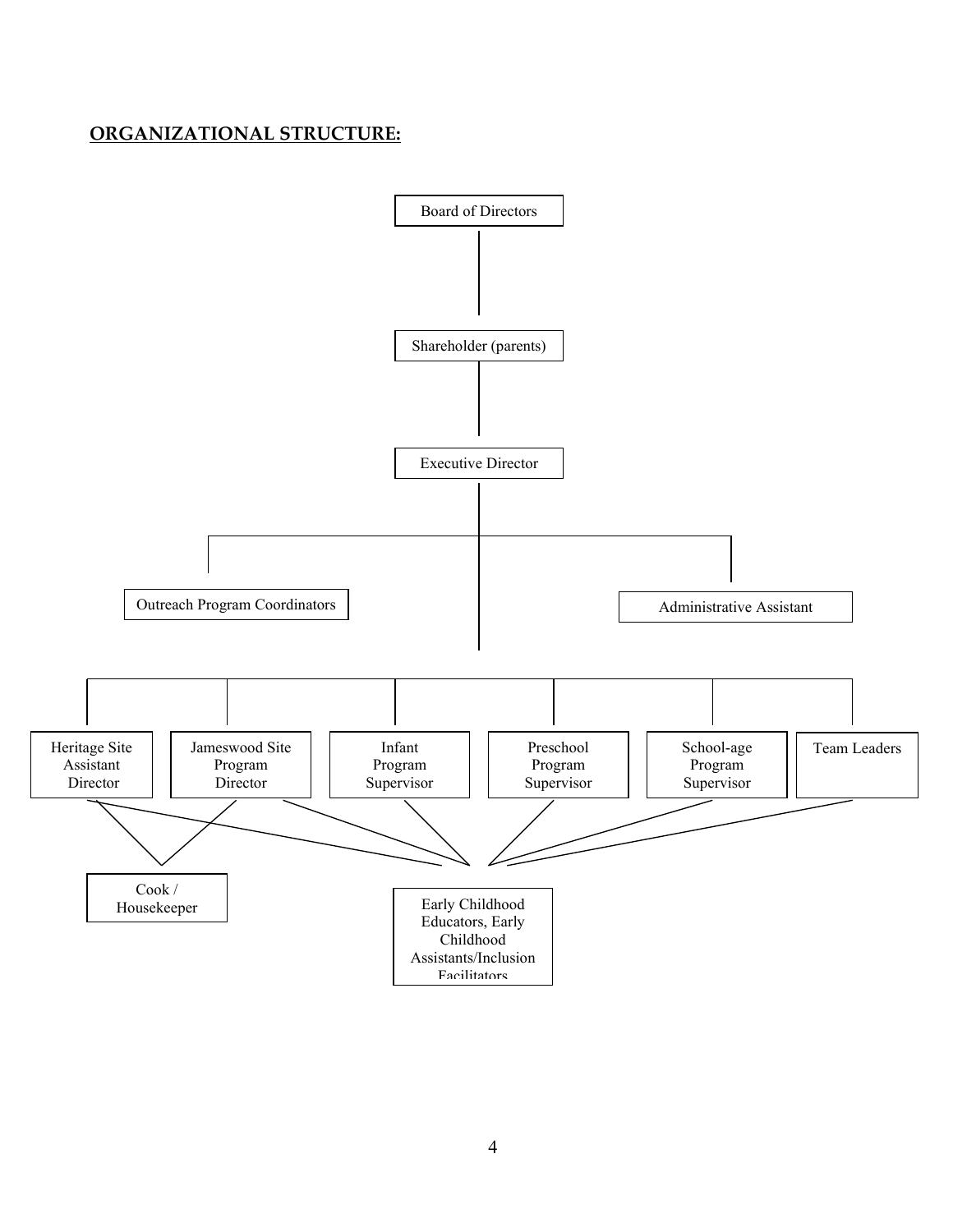### **STAFF**

Almost every aspect of our program hinges on the staff and their relationship with you as parents, and your children. If we are not effective with you as parents, our time with your children will not be very effective. Staff is selected based on level of qualification (two-thirds of all staff are educated at the E.C.E. II or III level), experience and ability to teach and love children.

Staff will work together as a team to ensure that all children's needs are met as quickly as possible.

Staff at Heritage Park Children's Programs (including substitutes) have all submitted to a "Criminal Records" check and have been checked against the Child Abuse Registry. This, along with the fact that all staff is trained in First-Aid and CPR, helps ensure a healthy and safe environment for your child.

# Code of Conduct

Heritage Park Children's Programs Inc. strives to provide a safe, caring learning environment for staff, children and families. We follow these Guiding Principles:

BE RESPONSIBLE We are responsible for our actions and words. We treat others as we want to be treated. When we make a mistake, we make amends rather than excuses.

BE RESPECTFUL We are respectful of ourselves and other people. We are respectful of the ideas and feelings of others. We are respectful of the environment, equipment and materials.

BE SAFE We work and play safely to help keep ourselves and others from getting hurt.

In order to achieve the above, it is imperative that each and every individual who is associated with our Facility abides by this Code of Conduct and conducts him/herself in a respectful manner. This includes licensees, owners, directors, managers, all other employees, children, parents, guardians, caregivers, and family members of children enrolled with our Facility. It also includes members of the Board of Directors and anyone else involved with our Facility. This includes, but is not limited to:

- Therapists, professionals/para-professionals
- **v** Volunteers
- **Practicum students**
- Contractors/maintenance service providers
- School personnel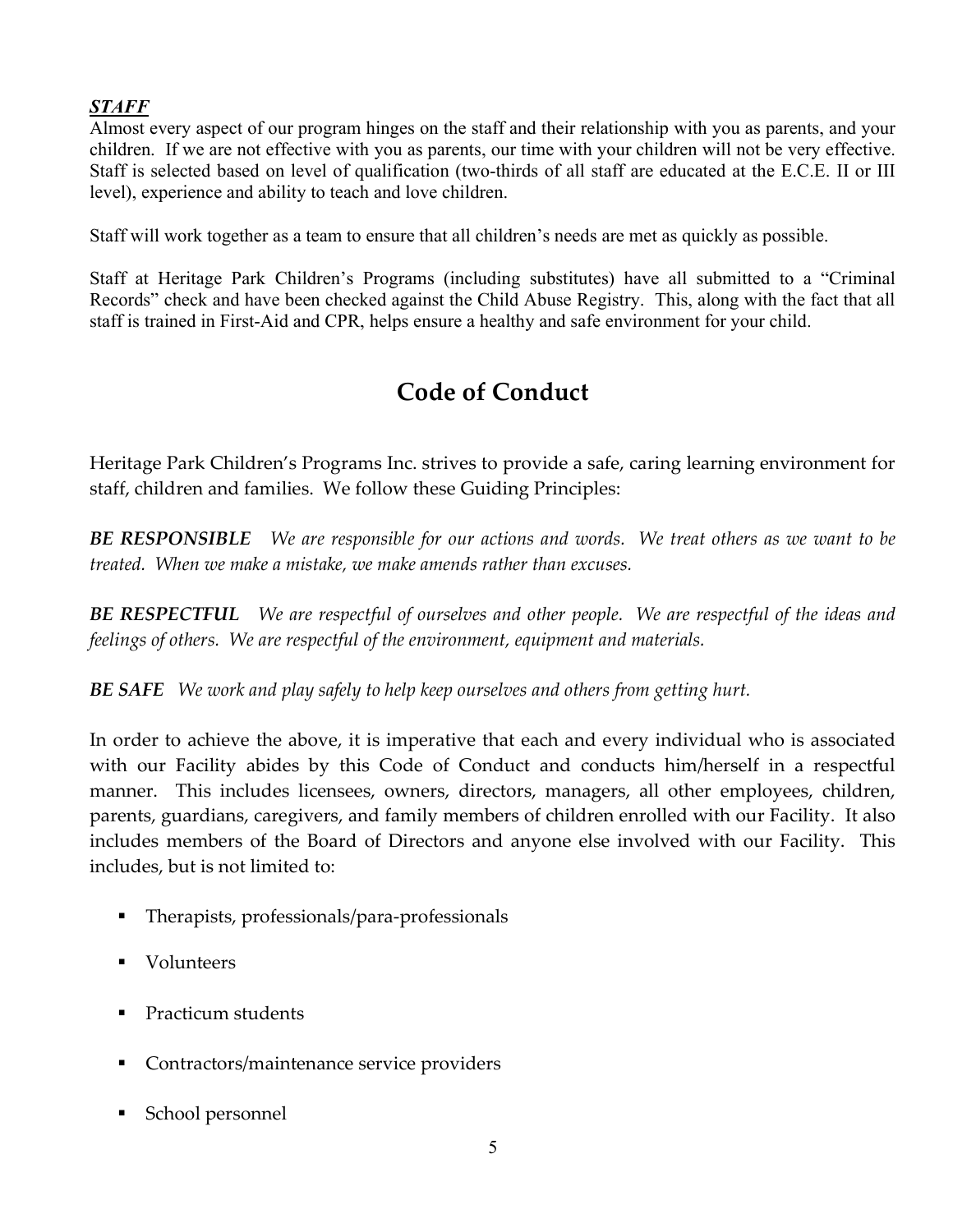- Licensing coordinators and inspectors
- **Courier drivers**

We will actively strive to create and maintain an environment that supports the health, safety and well-being of everyone associated with our Facility by employing pro-active strategies and appropriate policies and procedures. This includes:

- Developing positive relationships, including making time to talk and listen
- Establishing clear, consistent, simple limits and stating limits in a positive way
- Providing explanations for limits, rules, procedures and policies
- Role-modeling and encouraging appropriate behavior
- Working together in partnership to solve problems
- Having realistic and developmentally appropriate expectations for behavior
- Ensuring our environment, our program and all materials used in our program meet the needs and interests of children and others associated with our program, and that they encourage appropriate behavior and reduce the potential for inappropriate behavior
- Establishing consistent, yet flexible schedules and routines that help children gain trust, security and self control

We recognize the varying developmental capabilities of children and understand that it is normal for children to display inappropriate behavior at times for a variety of reasons. The developmental capabilities of each child will always be considered when determining both expectations for appropriate behavior and consequences for inappropriate behavior.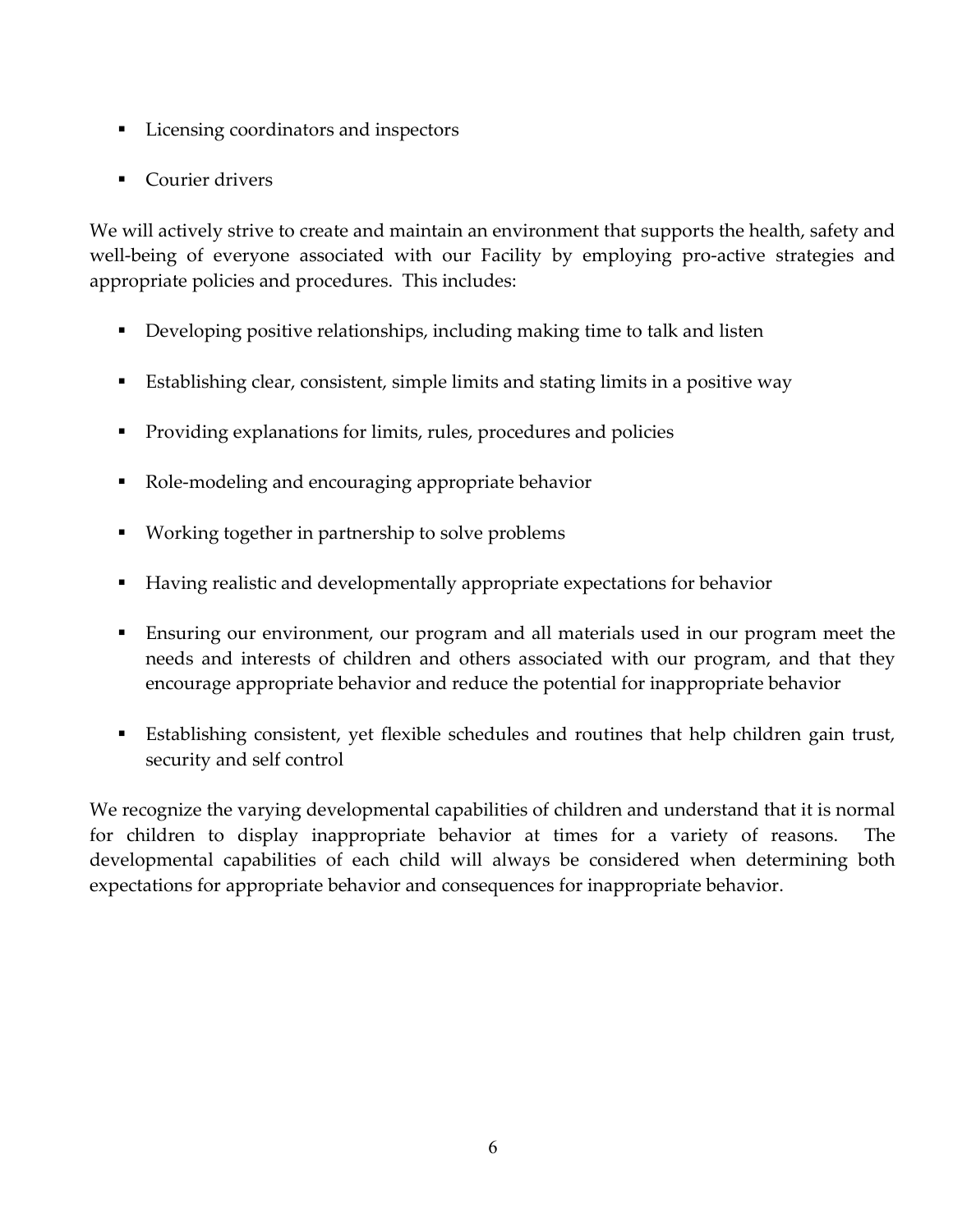# PRESCHOOL AND SCHOOL –AGE CURRICULUM STATEMENT

## Program Outline:

Our curriculum offers a balance of planned and free choice learning experiences throughout the day. The purpose of the curriculum is to provide an environment (interactions, play space, play materials and activities) to enrich all areas of the child's development socially, emotionally, physically and cognitively. We value and understand that children learn through play and so provide lots of free play time each day that is at least 45 to 60 minutes at a time. Social interaction with peers and educators are also learning opportunities as staff talk to children about ideas related to their play and participate in play together. All children's development is enhanced while engaging in our various learning areas. All educators plan a minimum of 5 learning experiences each week to be offered to the children on a daily basis. We talk to parents daily to build relationships with them and to share information about their child's learning and development. We also relay information about children's recent learning experiences through bulletin boards, newsletters, calendars, special notes and verbal communication.

#### In the Program these activities and areas consist of:

Creative & Process Art: during these activities children learn listening skills, cooperation and sharing, enhance their fine motor development, gain pleasure in their environment.

Music: Whether through the playing of actual instruments, singing, dramatization or combined with movement activities music gives children a joy and confidence to function in social settings and emotional release.

Dramatic Play: Through dramatic play children can experience and learn about environments, people and occupations in our world. A variety of dress up clothes, props and areas are rotated monthly. Children also learn about the social rules of functioning in a family and larger group. Dramatic play is a crucial part in the experimentation of real life situations.

Library: Literature is an integral part of children's intellectual and emotional development. By providing age appropriate books in the centre children have an opportunity to learn early reading skills, language/speech development, and listening skills.

**Science Areas:** Science experience guide children towards problem solving and knowledge of their immediate environment. Areas such as the Science Table, Sand/Texture Tables, Water Area and Cooking Activities teach children early mathematical skills, problem solving skills and inquisitiveness to pursue the who, what, where and why's of our world.

Fine Motor Areas: These areas consist of small toys, puzzles, and games. In addition to assisting children with their eye/hand coordination these areas are conductive to cooperation and problem solving.

Large Motor Areas: Access to the school gymnasium and a large outdoor play space with climber baseball and soccer fields allow the children to ensure they receive ample physical exercise, development of sportsmanship, eye/foot coordination and cooperative skills. Along with sports equipment are provided balls, riding toys, outdoor art experiences, and sandbox toys.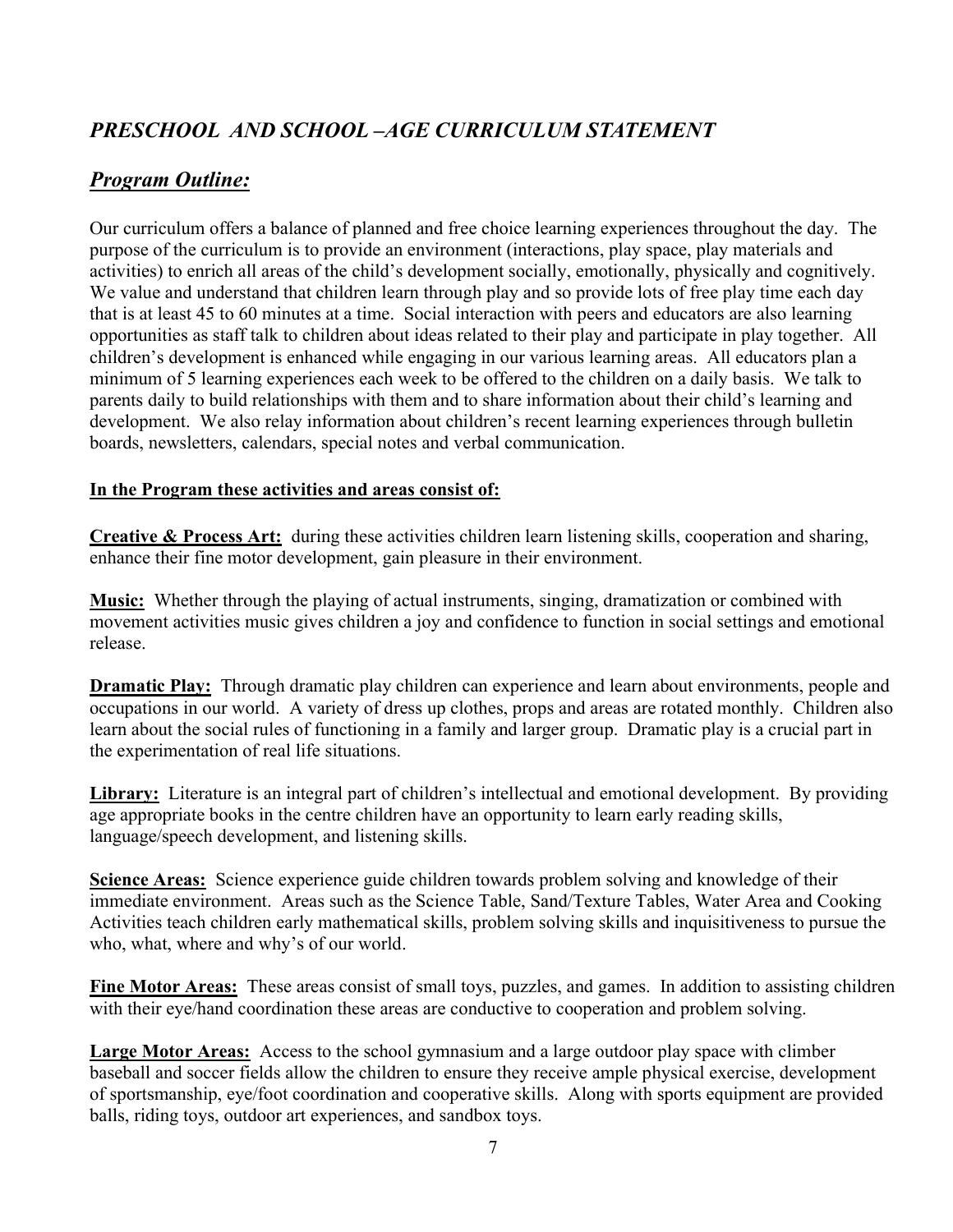#### Field trips and special guests:

Are offered throughout the year to extend and enhance our curriculum.

### Infant Curriculum Statement

Heritage Park Children's Programs offers a child-centred, family oriented, safe Infant program that promotes development growth of each child, socially, emotionally, physically and cognitively. Our curriculum offers a balance of planned and free choice learning experiences throughout the day. The purpose of the curriculum is to provide an environment (interactions, play space, play materials and activities) to enrich all areas of the infant's development. We value and understand that infants learn through play and so provide lots of free play time each day that is at least 45 to 60 minutes at a time.

Social interaction with peers and Educators are also learning opportunities as staff observe infants playing and adapt curriculum to their interests. Staff will interact as a play partner and help infants interact with other infants. Infants' development is enhanced while engaging in our various learning areas (music, drama, library, sensory, self exploration, and large motor area). All Educators plan a minimum of 5 learning experiences each week to be offered to the infants on a daily basis.

Connections between home and centre practices are established to maintain consistency in care and to provide parent support. Infants are given love, emotional support, affection throughout the day. Staff offer a warm, nurturing environment and as many one-to-one interactions as possible. Both diapering and feeding times provide additional opportunities for Educators to give individual attention. Diapering is a great time to talk and sing with the infants. Staff will hold younger infants while they are being bottle fed. Staff will sit with infants at meal times and show them how to use their utensils. At meal times we will turn the high chairs towards each other, so infants can socialize with each other. During nap time, infant's playpens are placed in the same spot every day, to give the infants a sense of security. Staff will help infants get dressed and will narrate their actions, so infants can develop these self-help skills. We strive to satisfy each infant's need for a close physical and emotional attachment. We value the need for each infant's schedule to remain consistent with their schedule at home and try our best to accommodate this need.

Educators plan learning experiences and learning areas according to a weekly theme and incorporate infant's interests, ideas and needs. We choose theme topics based on what we think infants will be interested in or we may choose the topic based on what we've noticed of their interests during play. Then we provide staff-led learning experiences and learning areas. Infants will learn about their environment through exploration and discovery. Infants learn at their own paces by touching, tasting and vocalizing, and through their own play. Loose parts and open ended materials will be available for infants to explore. Diversity is taken into consideration while planning learning experiences and learning areas. For example, we include play materials of various cultures, races, abilities, genders and ages such as play food, dolls, books, and dress-up props, as well as celebrate special days such as Hanukah, Kwanza, Christmas and Multicultural Family night; so infants feel they belong but are also exposed to differences.

The room is designed with objects that hang for visual stimulation, textures and colors throughout, and manipulative toys that infants can grasp and mouth. As infants become mobile, pull-up and climbing structures will be offered, as well as tunnels to crawl through, mirrors to look in, and many kinds of toys that can be pushed, pulled, opened and closed. Walks and outdoor experiences are offered on a daily basis, weather permitting.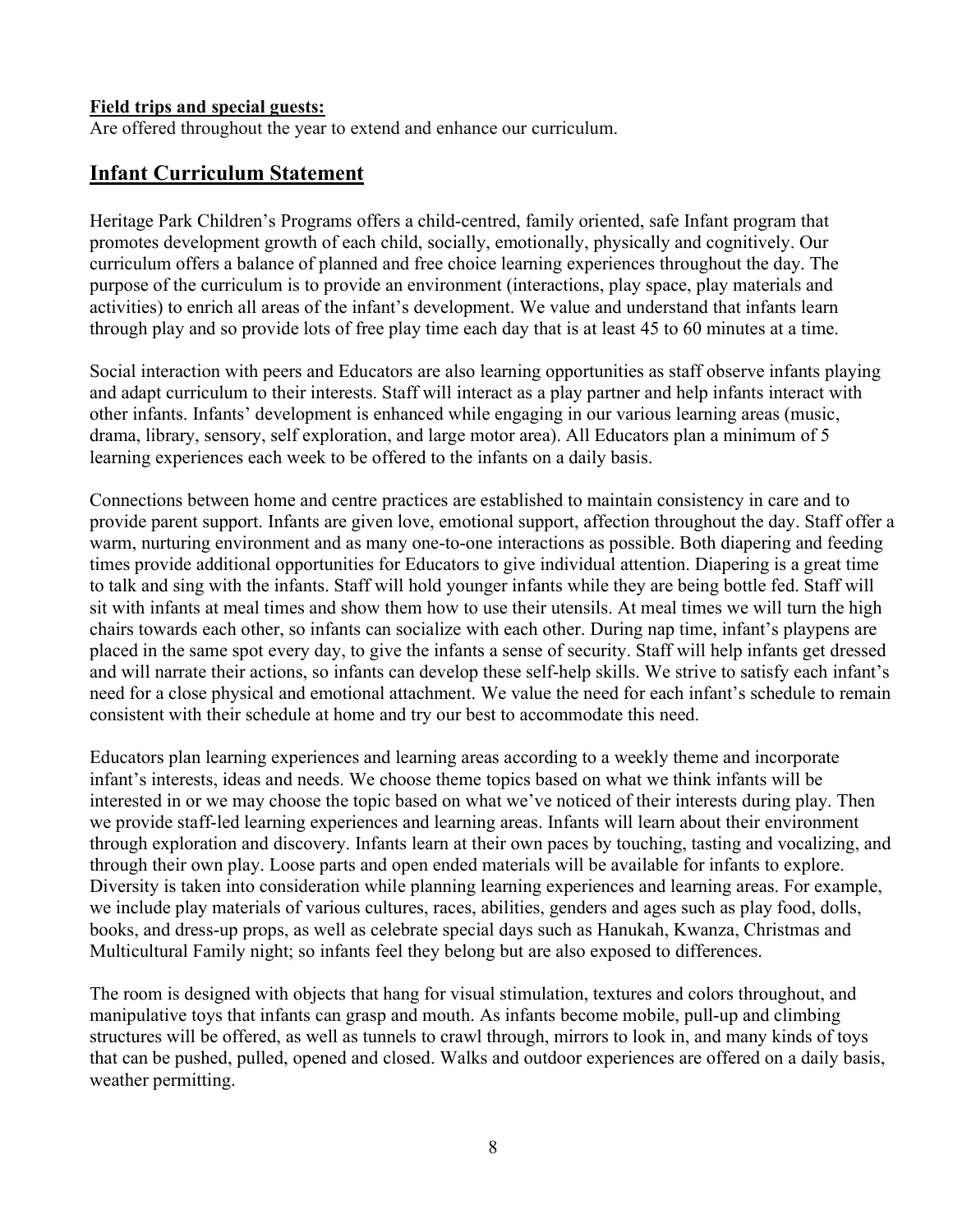We will try to talk to parents daily to build relationships with them and share information about their infant's learning and development. We also relay information about infant's recent learning experiences through bulletin boards, newsletters, calendars, daily journals, special notes and verbal communication. We offer a home like environment that is flexible and adaptive to each individual infant's needs.

# **Community Outreach**

Funded by Sponsors such as Winnipeg Foundation , Federal Summer Student grant program, NRN (Healthy Together Now) include a Community Kitchen, Family Support programs, Park projects, Family Holiday Celebrations, Diversity evening, Children's Carnivals and more!

The centre fundraises to ensure that children are able to visit various recreational and learning sites outside the Centre throughout the year. Children visit museums, pools, farms, occupations and artistic events to ensure they become well founded, informed members of our society. Fundraising dollars also supports special visitors and events at the Centre.

## Family Resource Centre

Funding by Healthy Child Manitoba.

#### The Family Resource Centre offers:

- Great Expectations (Healthy Baby Program):
	- o Prenatal and Postnatal Programs
- Cooking Club
- Sewing Centre
- Parent's Support Group
- Parenting programs such as: (Nobody's Perfect)
- Parent/Child Programs

 Painting Rainbows Run Bounce Jump Kids in the Kitchen Sticks N Stones Family Drop in

## Centre Profile:

| <b>Hours of Operation:</b> | 6:30 am $-$ 6:00 p.m.<br>Monday - Friday<br>52 weeks per year<br>(except statutory holidays and closures deemed necessary<br>by the Board of Directors. Closed 1 day in spring for staff training<br>in lieu of Easter Monday – Regular billings will apply). |
|----------------------------|---------------------------------------------------------------------------------------------------------------------------------------------------------------------------------------------------------------------------------------------------------------|
| <b>Fees:</b>               | Maximum allowable set by Early Learning and Child Care Program.<br>Fee subsidies may be available for those qualified                                                                                                                                         |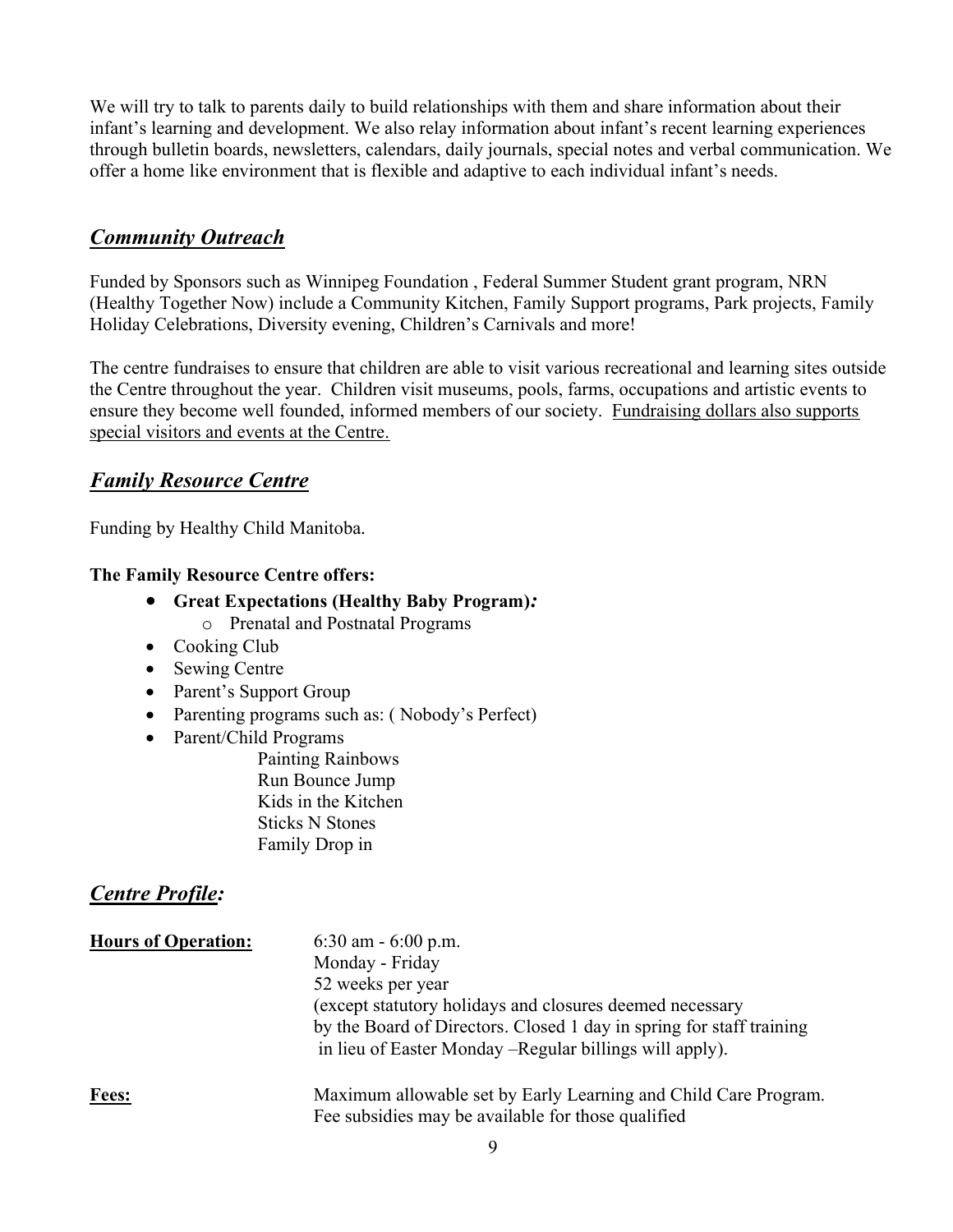|                                                             | See the Director for a fee schedule.                                                   |
|-------------------------------------------------------------|----------------------------------------------------------------------------------------|
| <b>Extra Tour/Activities</b><br><b>Supply/Food Charges:</b> | Hot Lunch Program/Snack Program/Optional<br>Lunch Fee \$3.00<br>Snack fee \$2.00       |
| <b>Fundraising:</b>                                         | Developed and implemented Board of Directors and Executive Director                    |
| <b>Licensed No. of Spaces:</b>                              | 90 spaces, ages 10 mos. - 11 years old (end of Grade 5, including Summer<br>vacation). |
| No. of Staff:                                               | $28 - 30$ depending on enrolment                                                       |
| <b>Financial Status:</b>                                    | Non-Profit Registered Charity<br><b>Audited on an Annual Basis</b>                     |

by Early Learning and Child Care Program.

#### Fee Schedule:

Fees are charged at the maximum allowable as set by the Province of Manitoba, Early Learning and Child Care Program.They will be charged to all families permanently registered in the centre whether or not your child attends.

This includes statutory holidays, family vacations or short illness. Parents who receive provincial subsidy are responsible to pay the designated parent portion and the centre charge of the additional \$2.00 per day. Your fees are an investment in the quality of the program and staff your child is entitled to.

#### Fees are billed as follows:

#### Permanent Full time/Part time:

- In advance for 4 week period as per Early Learning and Child Care Program billing schedule.
- Due date will appear on your invoice.

#### Flex Care:

Payment within 3 days of receipt of invoice done on a 4-week billing period.

Parents registered in our Flex Care program will be billed for days used and in addition for any statutory holidays occurring during the billing period.

Fees must be placed in locked box next to parent mailboxes. No cash payments over \$20.00 will be accepted. Parents paying cash must provide an envelope with their name and amount of payment. All envelopes are subject to verification. The centre does not make change. Cheques do not require an envelope. **EFT payments** are received through  $h$  poportunity must net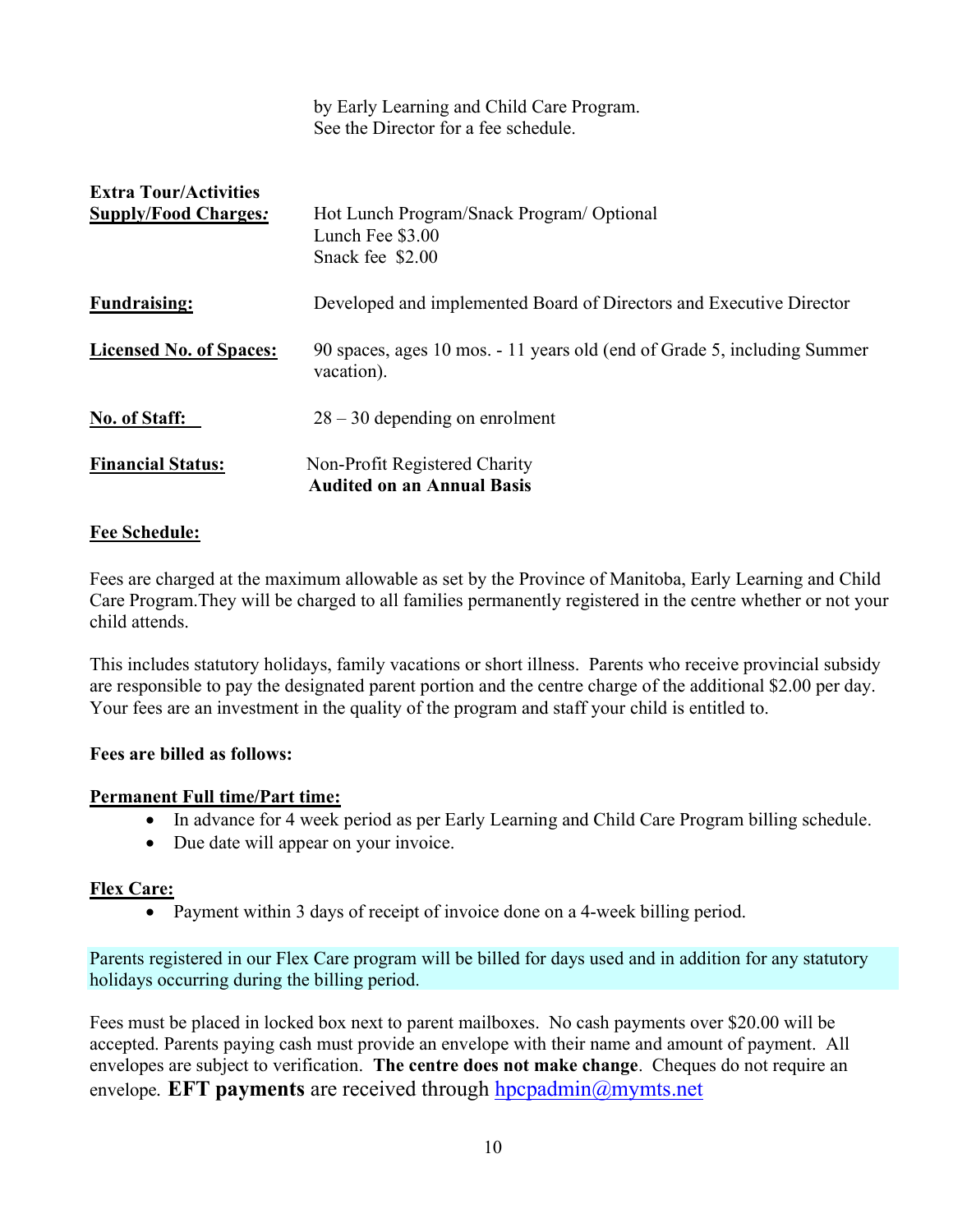Receipts: are done on the date of the bank deposit and will be placed in parent mailboxes for pick up. Please save these for income tax purposes. There is a \$10.00 fee for duplicate and annual receipts.

**NSF Cheques:** Care may be denied until full payment plus \$20.00 NSF fee is received.

Late payment fee policy (effective June 1, 2021): Failure to pay fees on time will result in the following actions: Outstanding fees as of the last day of the current billing period will be charged a \$20.00 late fee. Families who set up a payment plan with the Executive Director one week prior to the last day of the current billing period, the fee may be waived. Outstanding fees that are 2-3 billing periods behind (without a payment plan) care could be terminated. Failure to meet the terms of the payment plan as discussed will result in suspension or termination of care. Regular fees will be charged during suspension. After Withdrawal from the Centre – if a parent has an outstanding balance when their child(ren) is withdrawn from the Centre, the following steps will be taken:

- A 2% Interest Charge will be added monthly to the balance. Minimum acceptable monthly payments can be arranged through the Executive Director in writing. There will be a 4-week time limit to make these arrangements.
- After this time, a letter will be sent to the parent informing them of our next steps. These steps will include a 40% administrative charge added to your account, sending your account to our Collection Agency, and a final date by which full payment will prevent these last steps from coming into effect.
- If no response is received by the final date, the account will be sent to our Collection Agency. After this time, the parent(s) are required to make payments with the Collection Agency.

The following are the legislated fees as set by the Provincial Government:

#### Infant 12 months – 2 years:

10 hours plus \$45.00  $4 - 10$  hours  $$30.00$ 

Children Ages 2 - 5 years:

10 hours plus \$31.20 per day 4 hours and over: \$20.80 per day 4 hours and under: \$ 10.40 per day

Children 5 years and over: School Year: 1 period: \$6.15 per day 2 or 3 periods: \$ 10.30 per day In-service & School Holidays: \$20.80 per day 10 hours plus \$31.20 per day

#### Registration

Families wishing to enroll their child at Heritage Park Children's Programs Inc. must first visit the centre for a tour of the Centre and complete an application for care a minimum of 24 hours before the start date of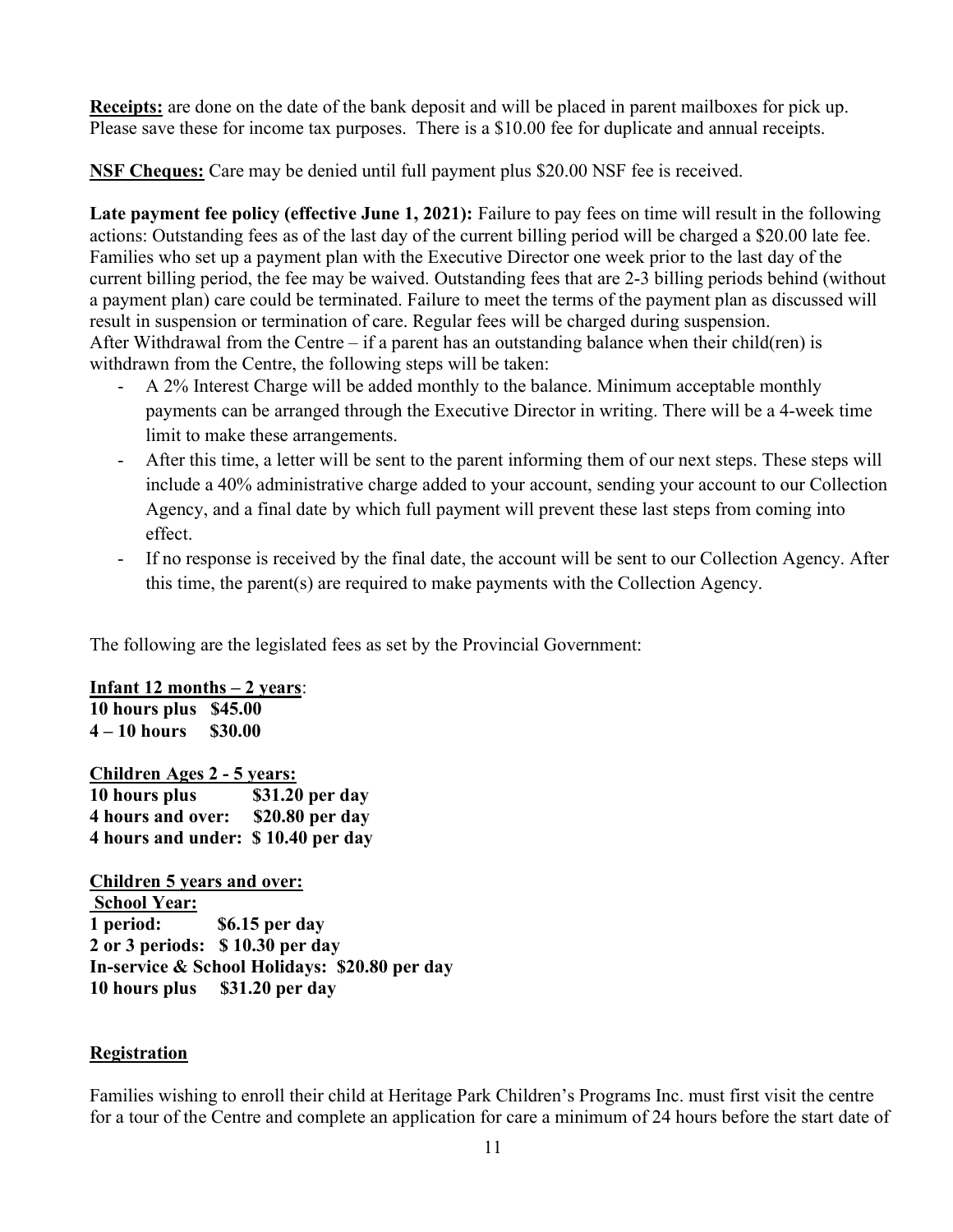the child(ren). In the interest of ensuring an easy transition for your child(ren) we recommend that your child attend the visit also. Parents are encouraged to ask questions and observe the staff during this visit. An Administrative non-refundable fee of \$50.00 (\$30.00 for subsidized families) is required before child(ren) are registered. Families must also pay half of their child care fees before their child (ren) start in the program. Parents can pay admin and child care fees while on their tour.

In order to ensure that we are able to meet all the children's needs in our centre all those children identified as requiring additional developmental support by either the Executive Director or an outside professional may be accompanied by supports and resources through Early Learning and Child Care. A child is registered into the program along with their Inclusion Facilitator and individualized assessment program must accompany the child. All children are fully integrated into the program and participate in activities to the best of their abilities. Failure to disclose information necessary to appropriate care of the child may be subject to immediate termination of care.

Parent communication is an integral part of ensuring your child receives optimum care and the rights and needs of the larger group are respected.

# Programs Available

#### Full Time Preschool:

Attending for more than 4 hours per day.

#### Full time School Age:

2-3 periods/sessions 5 days per week.

#### Part time Preschool:

A minimum attendance of 1 day per week.

#### Part time School Age:

A minimum attendance of 1 period/session per week.

Children must be enrolled on a part time basis to have care on in-services and holidays. We do offer summer care depending on availability.

### Flex Care

 Minimum of 10 days attendance per billing period; scheduled 4 weeks in advance and fees payable in advance. A maximum attendance of 16 days per billing period will be allowed. Exceeding the maximum attendance will result in parent being billed for a full time space. Parents registered in our Flex Care program will be billed for days used and in addition for any statutory holidays occurring during the billing period.

Space for flex-care is limited and subject to submission of a written schedule no less than 4 weeks prior to booking date. The Program Supervisor in regards to availability of space will inform you as to whether or not care can be provided.

If a day needs to be cancelled, one week notice must be given.

Toddler spaces (10 months – 2 years) are full time spaces. If a space is empty a child may fill it part time with another child, with the understanding to the parent that they may lose their space if a full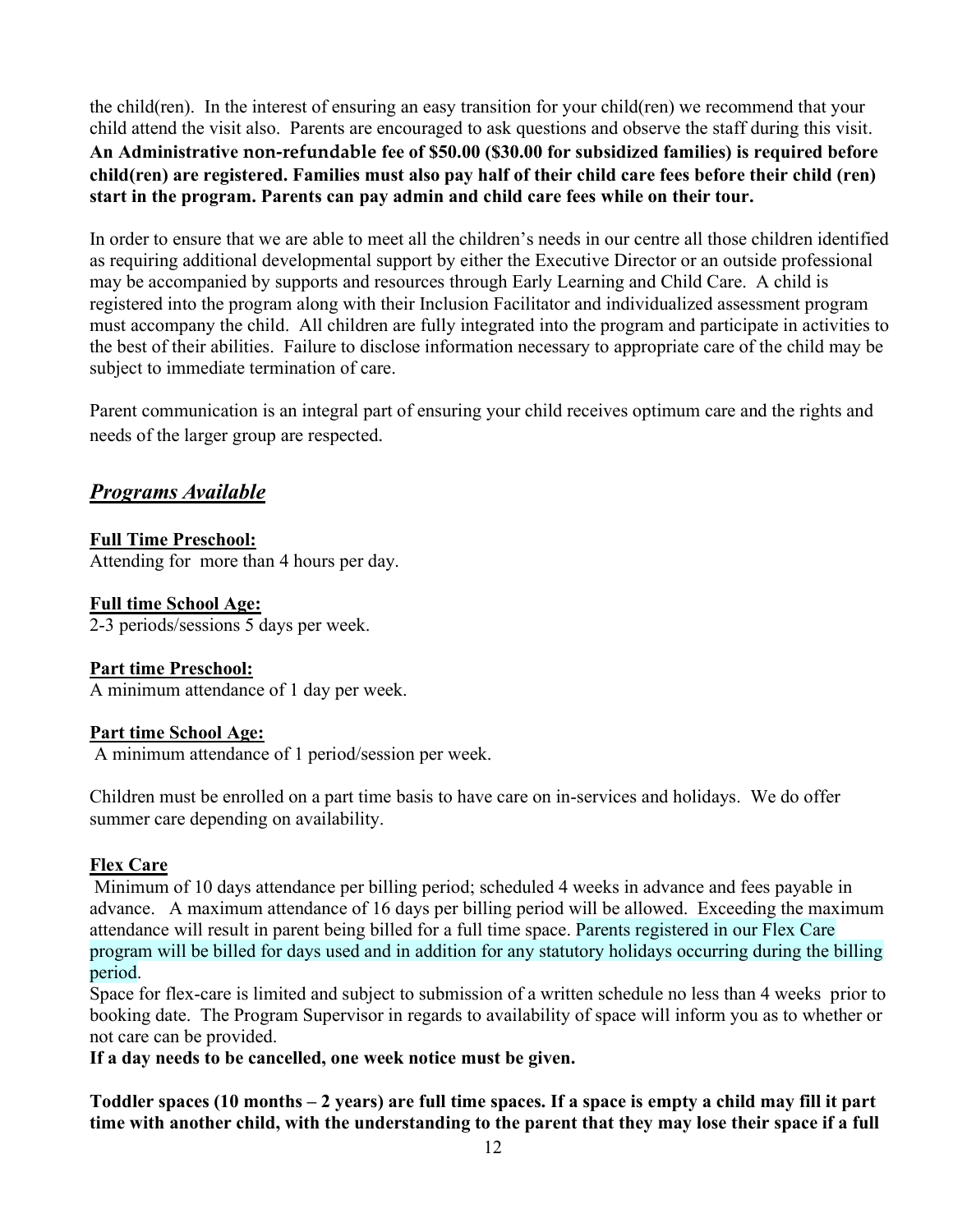#### time space is requested. They will be given a two week notice to find alternative child care or take the space at full time fees.

When preparing to enter Kindergarten, we will make every effort to place the child in the School-age program when space is available. If space is not available the child will remain in their current preschool program at the current preschool fees. (Children who attend Kindergarten on a part time basis, must attend Kindergarten in the morning).

#### Lunches and Snacks

Following the Canada Food Guide the centre provides 2 snacks daily for a fee of \$2.00/day. Parents may opt out of the snack program, but are required to send an alternative healthy snack for snack times. Our Snack Menu is posted on the parent board and are reviewed annually.

Hot Lunches are provided as on option based on a fee of \$3.00 per day per child. Please send a healthy lunch for your child if you do not wish to participate in the optional lunch program. Milk will be provided free of cost on a daily basis. Nut products (including peanut butter) are not permitted at the Centre. We request parents also try and follow the Canada Food Guide to ensure their child's nutritional needs. Children will not be forced to eat their lunch and snack. Like adults children have various food preferences and as a staff we respect a child's right to refuse to eat something they don't like after they try it. All containers must be labeled with your child's name to ensure they are returned to you. The centre is able to warm up lunches sent from home, but will not cook lunches ex in a can, etc, due to the large amount of children attending the centre on a daily basis.

#### Child / Staff Ratio

As required by Early Learning and Child Care the current regulations are:

- Ages:  $10 \text{ mos.} 2 \text{ years} = 1 \text{ staff}/4 \text{ children}$ 
	- $2 5$  years = 1staff / 8 children
	- $5 11$  years = 1 staff / 15 children

#### Arrival / Departure Times

a) The centre is not open before 6:30 a.m. or after 6:00 p.m. Parents exceeding our open and closing time will be invoiced the next day our late fee charge. Failure to pay the fee within 24 hours will result in termination of care. If a parent is still remaining in the building after 6:00 pm a fee of \$5.00 per 15 minutes late will be charged. (e.g.) arrive  $6:30 \text{ pm} = $10.00$  late fee.

#### This fee must be paid by 6:00 the next day or care will be denied.

#### If child/ren are picked up more than twice late within one-month period, the Executive Director will review the cause of lateness and determine whether or not care will continue to be provided.

b) Parent's responsibility: Preschool children require help dressing and undressing. Staff are unable to leave their group to supervise a child's arrival or departures in the locker area. In order to have a gentle start and end of the day all children ages 5 and under are to be undressed / dressed by their parents and brought to a staff person who will sign them in/out and greet parents. This time can be used for communication between staff / parents.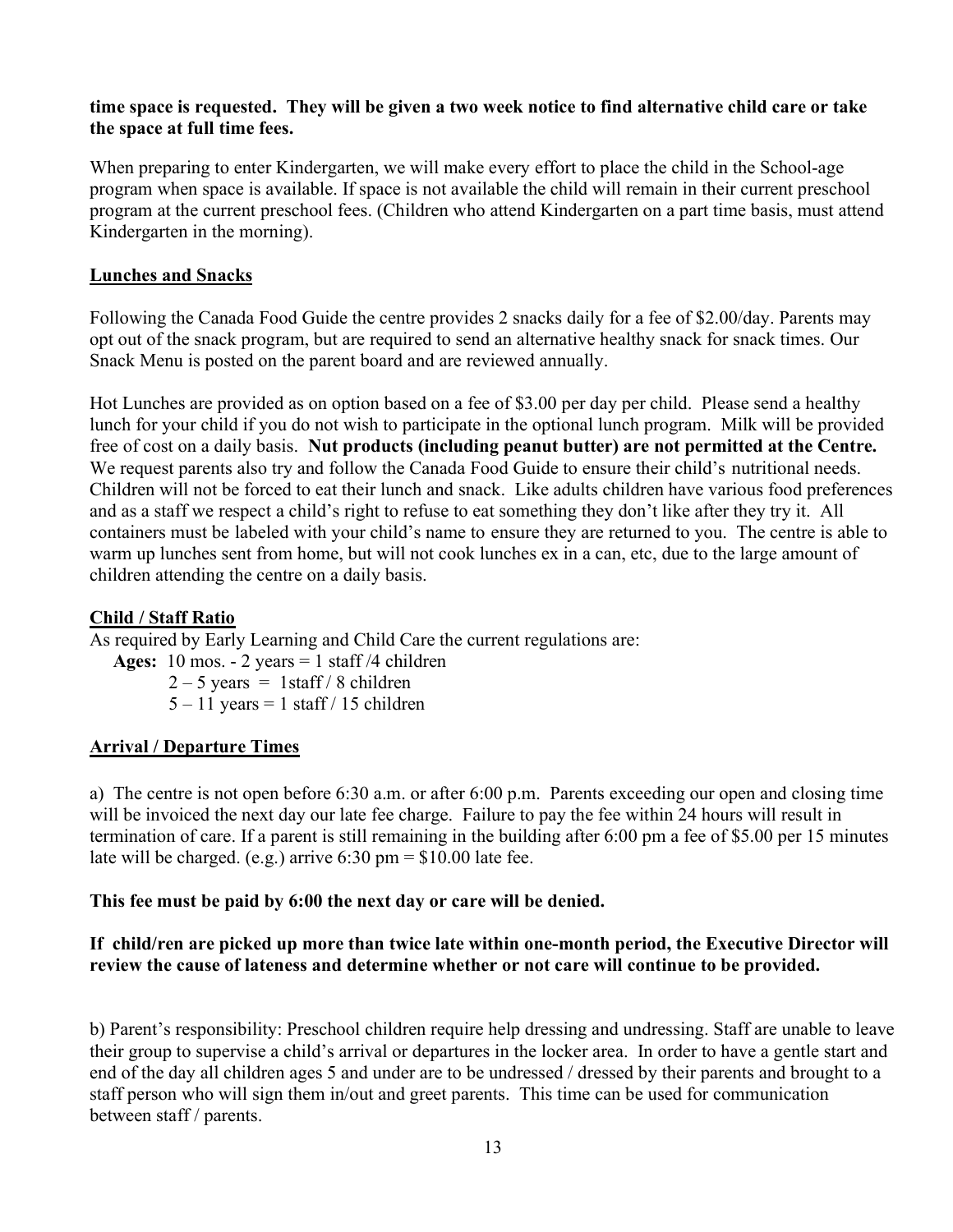c) Parent's responsibility: School Age children and parents must ensure their child arrives at the centre safely and are signed in by the School Age Program Staff. Grade 2 and up may be dropped off at the door, but the parent is responsible of the child in the hallway to the room until signed in by staff.

Centre responsibility: Staff will sign your child on our attendance sheets once contact has been made at which time the Centre takes the responsibility. Once the children are signed out of the Centre at the end of each day, our program is no longer responsible for them.

#### The Board of Directors and Staff assume no responsibility for children who are:

#### 1) Not signed in on the attendance sheet.

2) Leave the centre premises with or without parental or staff permission (School-age children). If a child leaves the centre, we will contact the parent (or emergency contact if parents can't be reached), and the police.

Should your school age child wish to participate in extra-curricular school activities or help a school teacher unsupervised by the centre, a written note or verbal notice from the parent stating the time and purpose of the activity is sufficient.

d) When a parent is present in the centre, the child is no longer the staff responsibility or counted in ratio. Please ensure your child is supervised at all times in the hallways, locker area, outdoors area and gym by the person picking up or dropping off your child. Other parents may be confused and assume the child is lost or still the responsibility of the staff.

e) When using the buzzer system please identify yourself by name rather than your affiliation.(e.g.) "Joe's Mom" to ensure the safety and security of all.

#### Our staff will not release any child to a parent or other adult who in the opinion of the staff on duty is:

1) under 12 years of age.

2) under the influence of alcohol or drugs.

3) is physically or emotionally abusive to the child.

4) is not on the authorized pick up list or the staff have not been informed by phone or written note of alternate pick-up.

5) does not have custodial rights (providing the centre has a copy of the custody agreement).

Should the staff and/ or Executive Director make the decision that your child will be in an unsafe position with a particular adult we are obligated by law to inform the individual immediately and make alternate arrangement for safe pick up.

If the individual refuses the respect of the child's right to safety the staff will contact the city of Winnipeg Police and Department of Child and Family Services to deal with the matter.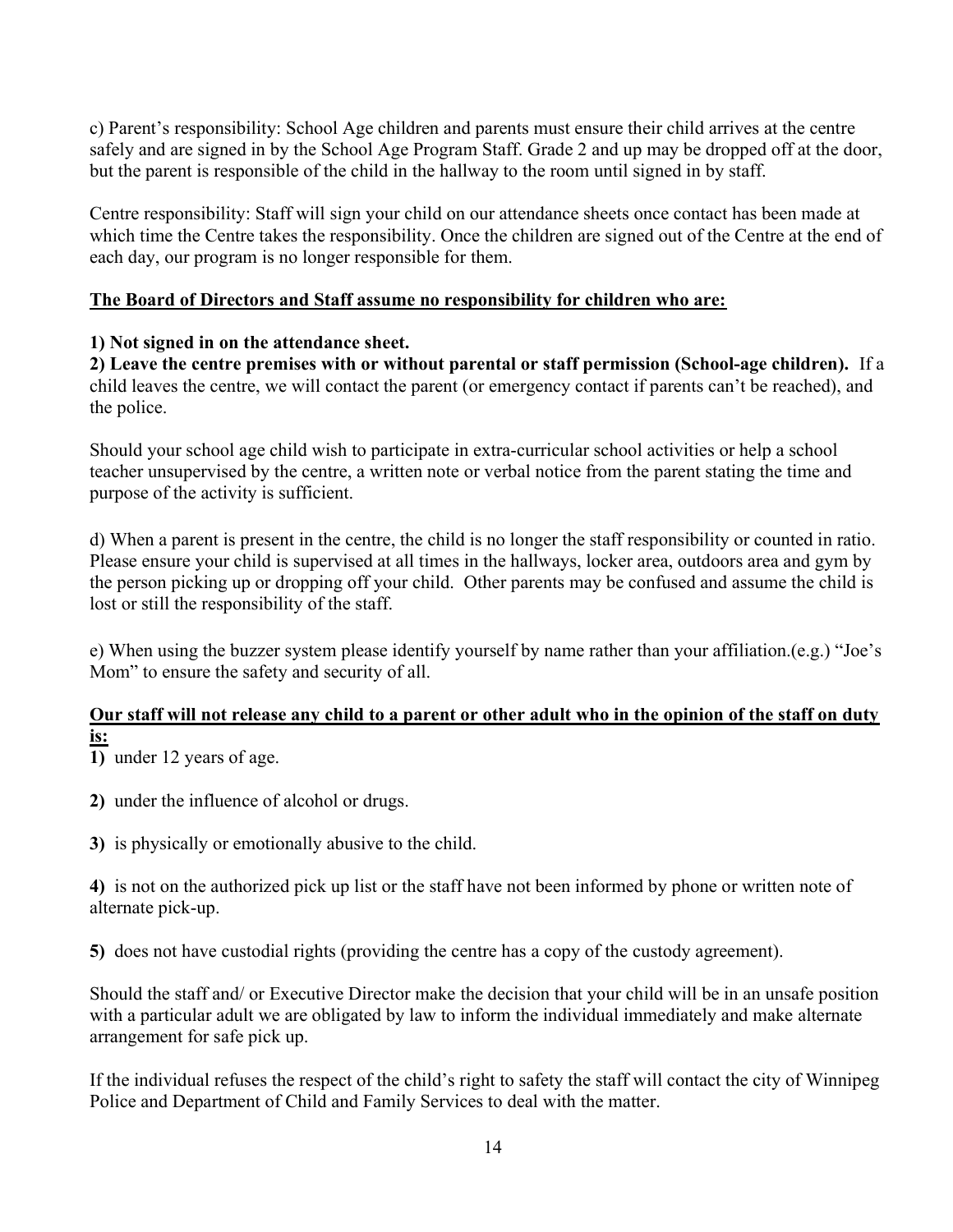#### Indirect Supervision

We require your signed permission to allow your child/ren to leave the room. Kinder and School Age children, depending on their age and developmental capabilities have been granted this trust by the staff. In addition, in order to meet the needs of the children for a variety of activities and privacy, we feel this is their right. I remind you that the policy if indirect supervision only applies to children who are school aged. Preschool children are supervised at all times.

#### Children in the School Age Program to be indirectly supervised (not within visual sight) by staff during the following times: (Staff will conduct periodic checks on children).

- a) during toileting or proceeding to the water fountain.
- b) in the hallway while moving to activities between rooms/gym/outside.
- c) when attending school activities.
- d) when proceeding to their school classroom.
- e) activities in the hallway

#### Guardianship and Custody Restrictions

- The centre must be given a copy of the custody order if the child is not to be picked up by the other parent.
- Children will not be released to persons other than parent unless:
	- parent gives prior written authority
	- parent telephones the Centre to give authority
- Parents must keep the list of people allowed to pick up the child current at all times.

This information is to clarify our position in regards to restricting who picks up your child from the centre.

By law the natural parent has the right to pick up his/her child. The only way to ensure that the natural parent cannot pick up the child is by having a copy of the custody of restraining order in the child's file. The Centre only releases the child to the parent who has custody and without custody papers, we must release to both parents.

Any other person(s) (including relatives) listed on the "Cannot Pick Up the Child List" who is (are) not a natural parent(s) will be refused permission to pick up the child.

If someone who is on this list insists on picking up the child, we will telephone the police immediately and notify the parent who has custody of the child as soon as possible.

#### Intoxication

Children will not be released to any person deemed, in the opinion of the staff, to be under the influence of drugs or alcohol.

If the person picking up the child is deemed, in the opinion of the staff, to be under the influence, the emergency contact person will be contacted and/or measures will be taken to ensure the safety of the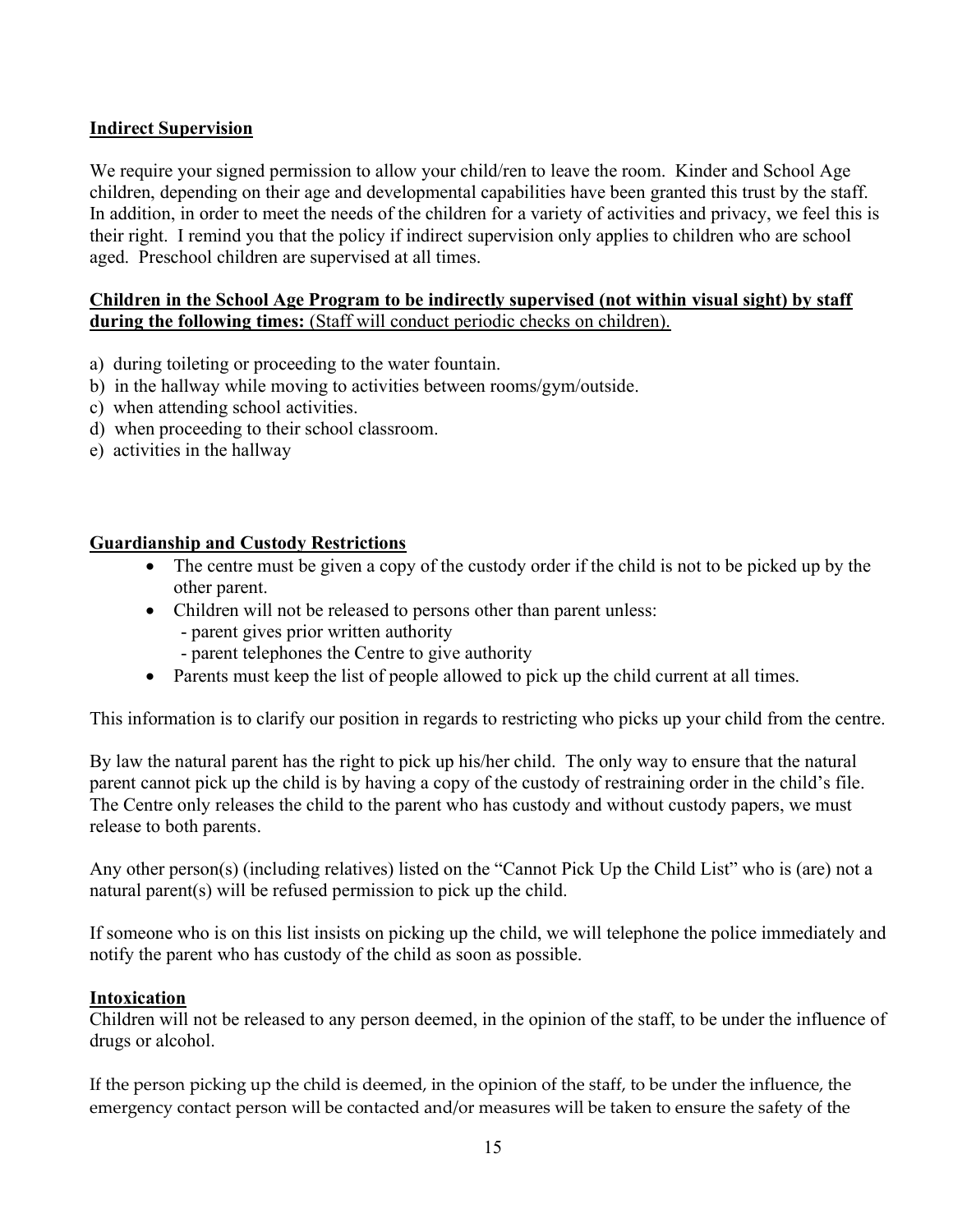child.

#### Sick Children

If a child is not well enough to FULLY participate in the program (outside time included), the child should not attend the Centre.

If a child has a communicable disease, he/she will not be allowed to attend the Centre until the child is no longer contagious and, if requested, a doctor's certificate is provided.

If the child becomes sick at the Centre, these steps will be taken:

- child will be isolated and made as comfortable as possible.
- parent will be contacted and MUST make arrangements to have the child picked up.
- if parent cannot be reached, the emergency contact person will be called.

Parents will be notified of any injury and treatment of his/her child on the same day the injury occurs.

Heritage Park Children's Programs Inc. enforces a "No nit policy". Children with lice and/or nits will be sent home and will not be permitted back into the Centre for 24 hours. After the 24 hour period, your child's hair will be checked by the staff before entering the program. If nits and/or lice is found you will be asked to take your child home. Children's hair should be checked daily for at least three weeks. It is the parents' responsibility not the staff's to remove the nits. Lice is very frustrating and we are here for support. Please see us if you need information on how to get rid of the lice.

## Bed Bug Policy

Objective: To provide a standard of practice for management, staff, parents and children of Heritage Park Children's Programs when addressing the issue of bed bugs.

**Definition:** Bed bugs are oval shaped insects without wings that bite at night. They prefer to feed on human blood but also bite mammals and birds. Signs of bed bugs are bites or rashes on humans especially found around the face, neck, upper torso, arms, and hands. Physical signs such as blood spots on furniture, bedding, carpet or walls; and the bugs themselves.

Responsibility: Executive Director, staff and parents or legal guardians.

Procedure: Any parent or legal guardian who notices signs of bed bugs in their home or on themselves or their child; or has been in contact (through other sources) with bed bugs will notify the Executive Director or her designate.

Any employee who notices signs of bed bugs in any area of the child care centre shall promptly notify the Executive Director or her designate.

If signs of bed bugs are confirmed at the Centre, the Executive Director shall promptly notify the Board of Directors and families will be notified.

In the event that the staff suspect that a child has insect bites (consistent with those of bed bugs) the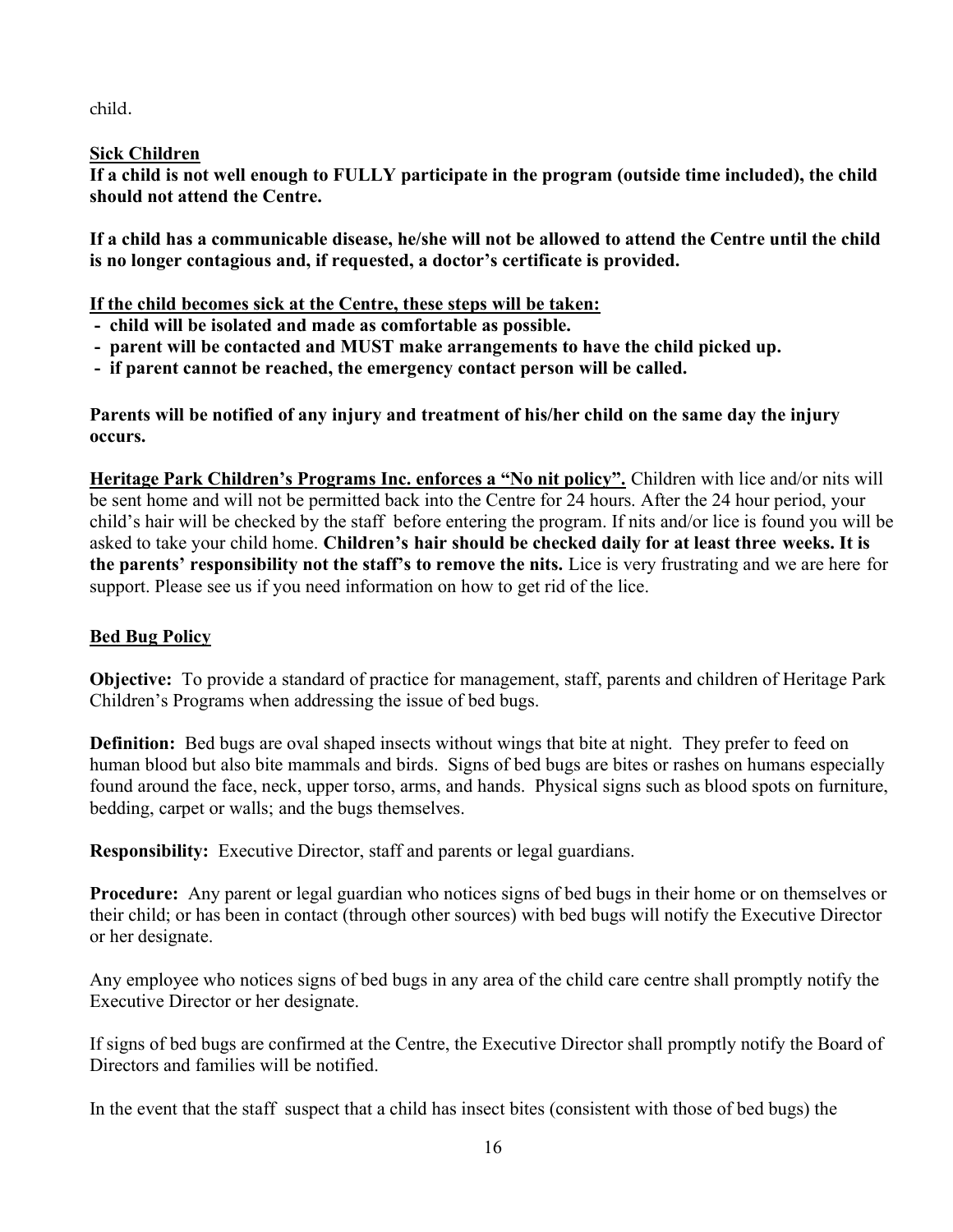parents or legal guardians will be contacted to pick up their child immediately.

Parents or legal guardians will be required to provide a doctor's note that clearly identifies whether or not the bites resemble those of bed bug bites.

If a diagnosis of suspected bud bug bites is confirmed by a doctor, the following steps must be taken before the child can return to the Centre:

- Confirmation, in the form of a written and signed report by a certified Pest Control Company, that the premises in which the child resides or co-resides has been inspected and found to show no signs of bed bug infestation; and or received a treatment to prevent or eliminate a bed bug infestation;
- An expectation that all other necessary measures are taken to ensure the removal and elimination of a bed bug infestation. This includes all Public Health recommend actions. Families will be provided with a list of recommended actions to take;
- The Centre will perform a daily visual full body inspection of the child (in a respectful and discreet manner) to monitor for signs of new bites which would indicate the bed bug infestation has not yet been remedied;
- If this is the case the child would be asked to leave until a second confirmation by a certified Pest Control Company can be provided.

#### If the above measures are not taken, the Board of Directors reserves the right to discontinue care.

#### Privacy and confidentiality will be respected.

#### **Medication**

\* Parents must sign a Medication Release Form BEFORE any medication will be administered.

 \* The medication must be in its original container and clearly labeled with the child's name, current expiry date, dosage, method to be administered and doctor's name.

\* All medication must be given to the staff person by the parent, or in case of a School-age child arriving at the centre in the AM without parent accompaniment, the child may give the medication to a staff member. (Reminder: an administration form must have been completed previously by the parent.) The centre is not responsible for the administration of medication that has not been given to the staff person by the parent. Medication sent with children will be deemed the parent's responsibility until it is in staff's hands.

#### REMINDER: Medication left in lockers/ back packs jeopardizes the safety and health of other children who may have access to it. You will be held liable should an incident occur.

 \* The Centre will not assume responsibility for any allergic reactions to medication or otherwise unless, it is listed on the child's medical form. It is a parental responsibility to ensure these forms are kept up to date.

\* Medicine is stored in a place inaccessible to children and administered by the designated staff person.

\* In the case of medication that must be immediately accessible to the child due to life threatening circumstances such as an epi-pen, puffers and seizure medication, the medication may be worn on the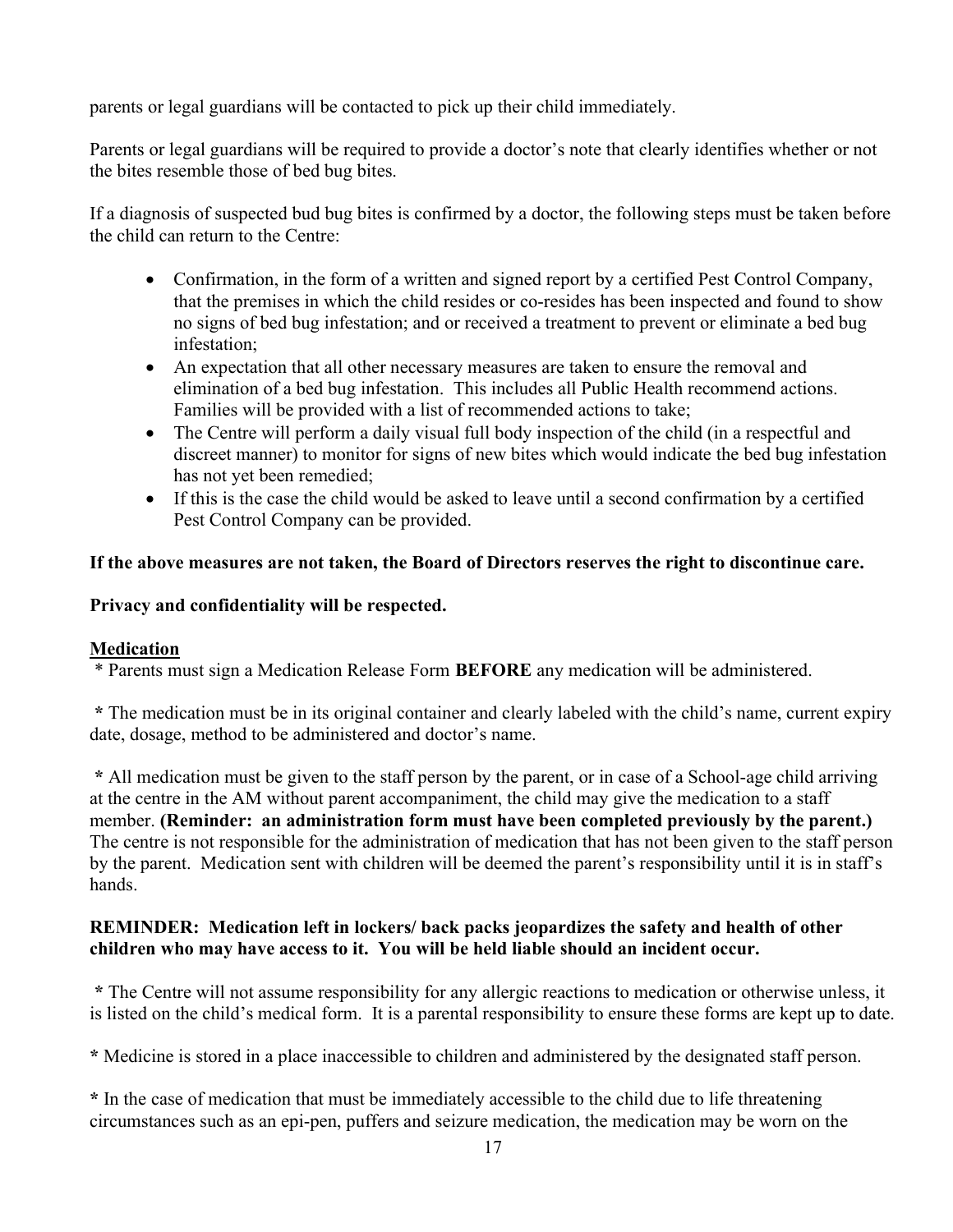child's person (School-age child – 5 years and up), in the form of a fanny pack, provided it is in a sealed container and the pack is zippered closed at all times. Medication for five years and under will be locked up in the room.

 Staff will ensure medication goes outside and on field trips. A child with severe, life threatening allergies or other medical conditions will not be admitted to the centre unless a URIS plan is developed. We encourage the child to wear a medic alert bracelet.

\* Parents will be responsible for making arrangements for transportation of medication to and from the school should the need arise. The centre holds no responsibility to ensure that medication is administered during school hours. We advise parents to confer with the school principal regarding divisional policies.

\* The Centre will assume responsibility for the transportation and administration of medication on outings from the centre.

#### Bottles/Soothers/Sippy Cups/Cloth Diapers

Bottles and soothers will not be permitted at the Centre once the child is two years old. Staff will work with the parent to help wean the child off the bottle and/or soother. This will occur for a period of no longer than a month. Sippy cups will not be permitted at the Center once the child is 2 and 1/2 years of age. Same rules will apply for weaning the child the sippy cup.

Cloth diapers will not be used at the Centre. Parents are required to supply their own diapers. (Parents who do not replenish their child's diapers will be charged \$2.00/diaper).

#### Emergency Care

 \* In case of emergency a staff member will assess the situation based on their First Aid Training (which may include calling 911) and will contact parent or emergency contact person as soon as possible.

\* Parents will be responsible for the ambulance fees incurred by the emergency.

 \* Parents MUST keep all information regarding contacting parents and emergency persons, as well as a child's medical information up to date at all times.

#### Insurance

The Centre carries both centre and Board of Directors liability insurance. You may also wish to carry a policy separate from the centers such as Blue Cross or Employment Group Insurance Plans in cases of emergency.

#### Field Trips

- Parents must sign a Field Trip Release Form for the child to participate in field trips (one form is signed for all field trips, when signing the Operating Policies)
- All children will participate in field trips unless otherwise posted.
- Children must be at the Centre 30 minutes before posted time.
- Advance notice of field trips (24 hours) will either be posted or sent home in letter form.
- Children and Staff will wear Centre t-shirts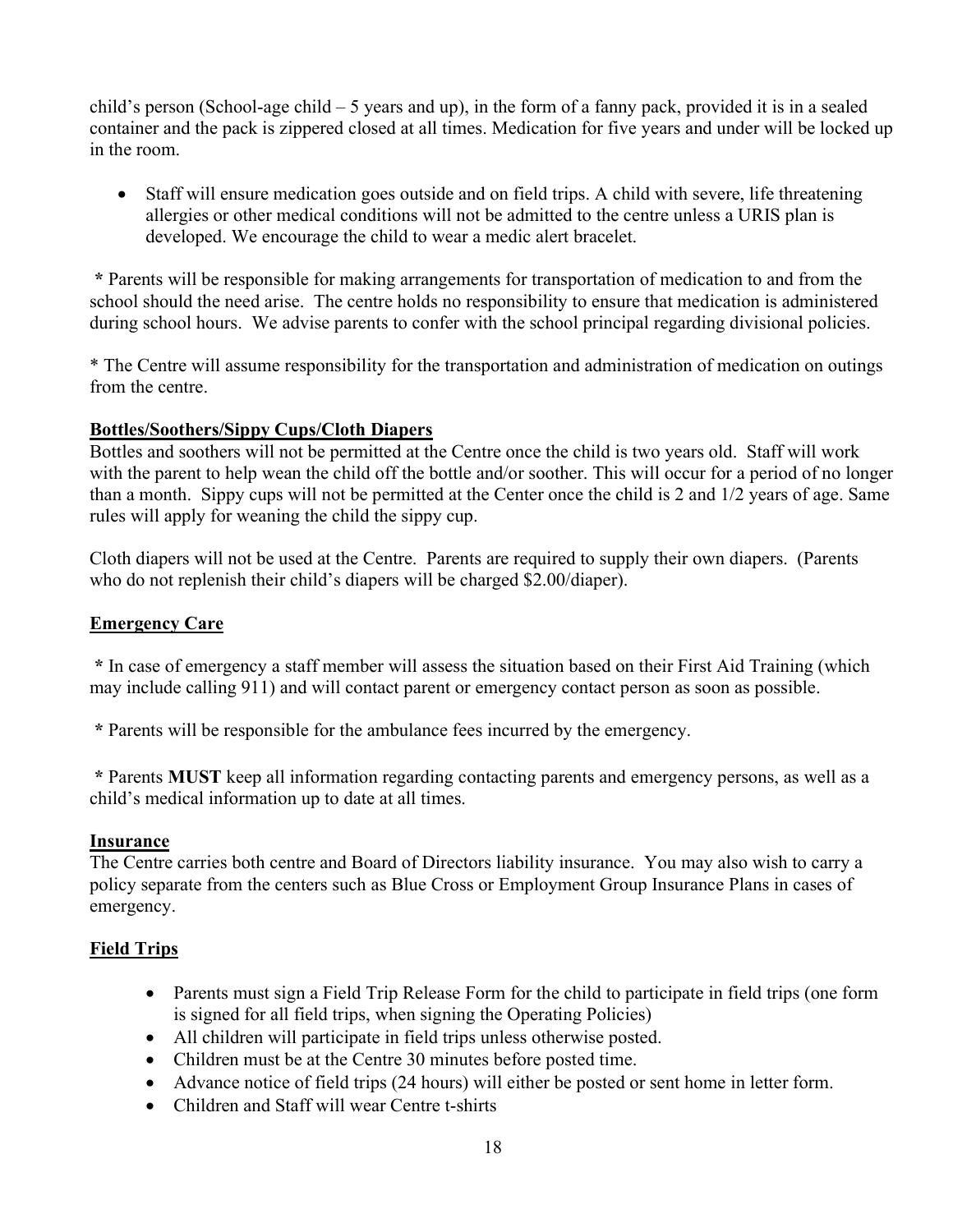- Ratios will be met at all times.
- Counting of children will be done regularly.
- When on the school bus, children will sit on their bums facing forward, and will follow school bus safety rules.

#### Pictures/Videos

Pictures/Videos are taken of the children throughout the year for the use of the Centre only. Pictures/Videos will not be released to any person without written consent of the parent.

#### Television

The Centre does not provide for regular viewing of TV. The Centre does use a DVD and TV to show movies occasionally.

#### Non-Smoking

There will be no smoking allowed in the Centre nor on School property.

#### Parent's Role

We recognize that you as parents, are the most important people in your child's life. Therefore; we, as an extension to your child's home, welcome and encourage parents to become actively involved in the Centre.

#### Staff / Parents Communication

In order to ensure that staff has access to the most up-to-date information, we require current copies of all custody, restraining orders, and any other legal documents, which will assist with the safe keeping of your child. An individual must be on the pickup list in order for your child to be released to them. The staff must be informed of exactly who is picking up your child that day either in person or by telephone. A message may be left on the answering machine. The centre staff will play no role in custody or divorce matters unless subpoenaed by a lawyer of Child and Family Services. Any questions must be directed to the Executive Director only. Staff will refer parents to the Director, or in her absence the Assistant Director.

Communication with staff must be respectful and responsible at all times. Inappropriate comments about staff's personal appearance or conduct will not be tolerated. Safety of the staff is absolutely paramount in all cases of parent communication. If at any time a staff member feels threatened or intimidated by parental comments the Executive Director will be informed. The staff will be supported fully should they wish to pursue criminal charges. The Executive Director may chose to deny care to any family in which an individual displays inappropriate behavior towards staff members. Care will be terminated immediately, and a written report will be forwarded to the Board and appropriate authorities.

#### An example of inappropriate conduct would be:

- $\bullet^*$  making comments about a staff members personal appearance in a sexual/inappropriate way.
- $\bullet^*$  using rude or foul language.
- $\bullet^*$  threatening or intimidating a staff member when they are alone.
- $\bullet^*$  approaching staff members outside of centre hours to discuss personal or centre business.

It is up to the Executive Director's discretion and the staff member as to when and how the public safety authorities will be involved in these matters. We encourage parents to support the staff by reporting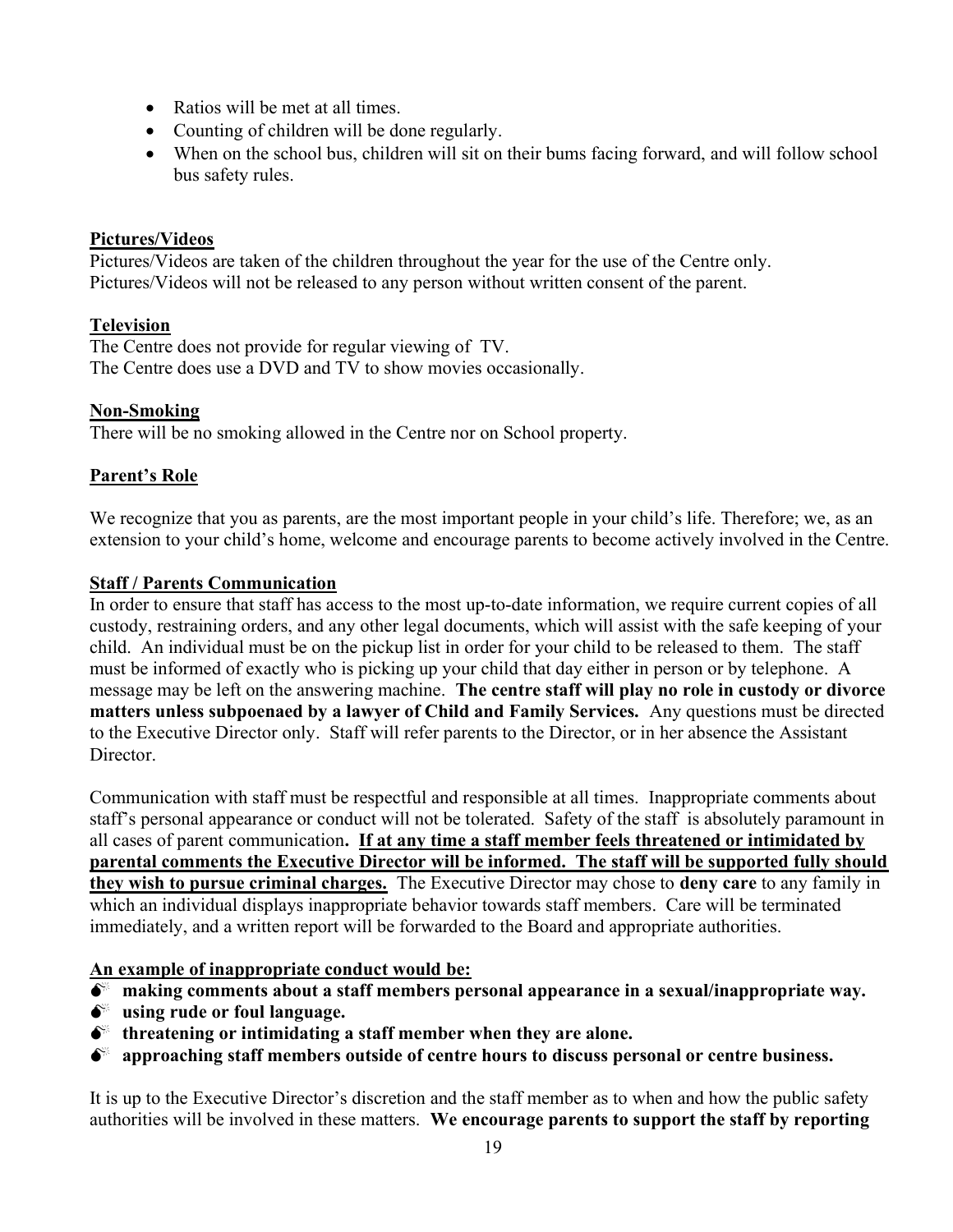#### any behavior they have witnessed towards staff members in which they feel uncomfortable.

Free Play is scheduled at the beginning and end of the day to provide time for informal discussions between parents and staff. Parents are encouraged to use this time. Reminder staff are still in ratio during these times, so communication should be kept to a minimum. We are open to setting up a meeting to further discuss issues.

The staff will share with parents their child's day.

Parents are encouraged to share any information regarding their child (i.e.) new pet, nightmares, visit to the doctor, moving, death in the family, etc......

If parents would like a private discussion with the Director, feel free to call and set up an appointment.

Confidentiality of each child and his/her family will be respected at all times.

#### Program Concerns

The Centre and staff are committed to working cooperatively with parents. Most of the time, problems or concerns can be resolved by cooperation and working together. We encourage parents to discuss any concerns they may have with the Director and staff before they become major problems. If an issue is not brought to the attention of the Director within 5 days of it's occurrence, we will assume it has been resolved. Our staff will make time to listen to concerns, and our Director is available in the evening for meeting privately with families if needed.

#### It would be helpful for all parties involved to:

- Identify the problem
- Brainstorm possible solutions
- Make a plan to implement solutions
- Set a deadline for change or meeting for follow-up
- Follow-up and review the situation
- Try again if necessary until the situation is resolved
- Make alternate arrangement if necessary

The Centre staff, are available to discuss the day-to-day happenings. It is suggested that if parents have a question regarding something that occurred with a particular individual, it be brought up with the staff first in order to clarify the concern. The Director will serve as a third party if required to help resolve any issues.

When the Director is not available, the Assistant Director should be informed. Under NO circumstances should a parent approach any child(ren) or their parent(s), other than their own with a concern regarding a child's or other adults perceived inappropriate behavior. When a parent has a concern, please discuss the situation with a staff. If the parent is not satisfied, please follow the steps outlined above.

It is in the best interest of the families and the program that issues are resolved in a respectful, honest manner. We want to provide the best quality of love and care for your children possible. This can only be accomplished by effective communication between all parties.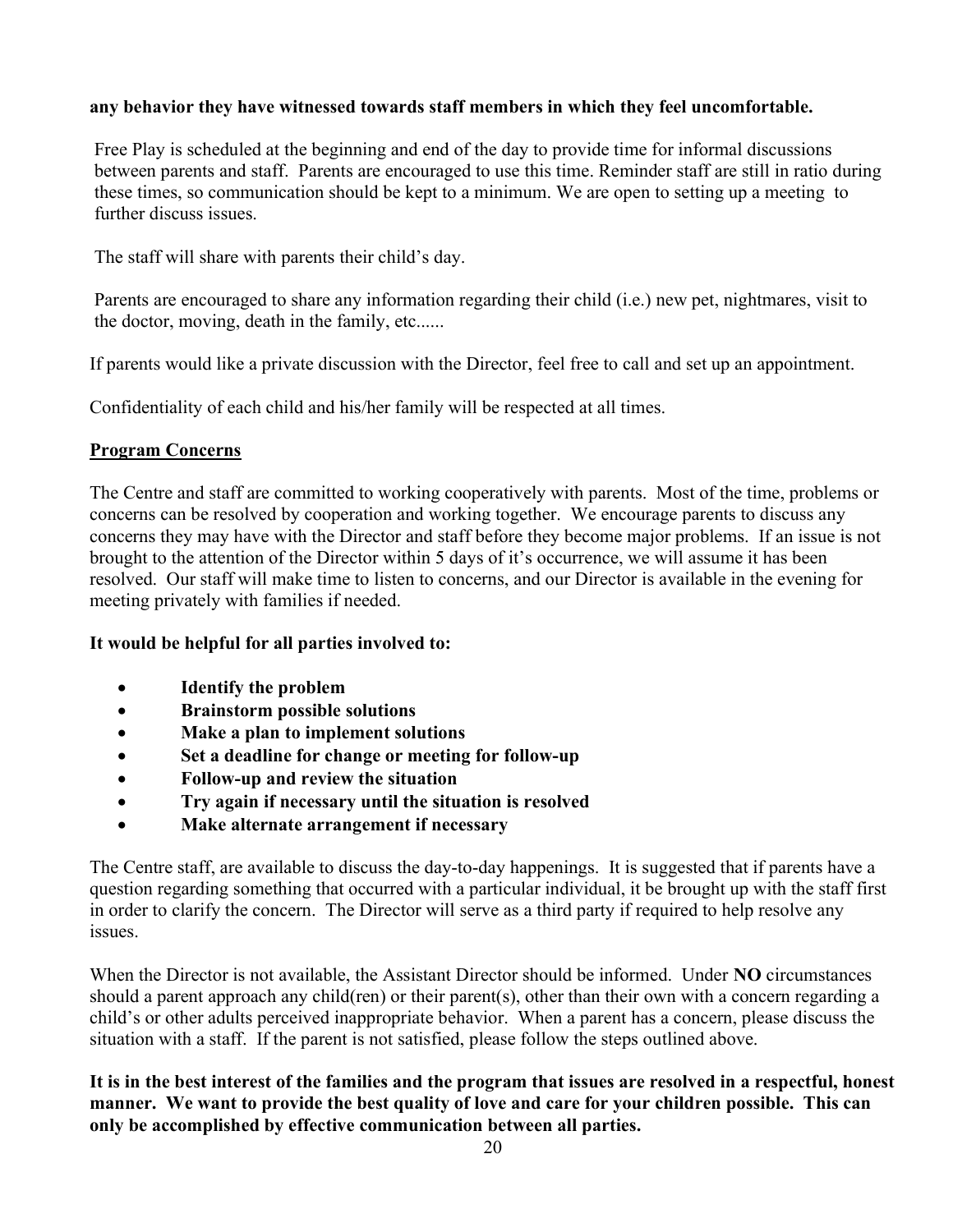#### Confidentiality

Please understand that the staff are bound by confidentiality laws to not discuss other children in the program to non-custodial adults. We will not discuss the behavior of other children with you, as you would also expect of us with your own child. Gossip about children and adults is destructive and tends to create larger problems than resolve them. We ask and conduct ourselves by the golden rule of "Treat others as you would expect to treated". You will be contacted by the Executive Director to be given the opportunity to resolve any issues brought to our attention through outside sources.

#### Parent Information:

a) The Centre posts staff schedules, menus, daily activity schedules, behavior management policy, plus a variety of other information. Parents are responsible for reading and responding to (if requested) all these postings.

b) Parents are encouraged to attend meetings held periodically throughout the year.

#### Parent Involvement:

a) Parents are encouraged to provide suggestions and comments regarding the program.

b) The Centre recognizes each parent as an individual and that each parent become involved in one or more of the following areas, based on individual interest, time, etc..

- providing a service i.e.: handyman, artist, seamstress, etc..
- providing supplies or discount on supplies i.e.: paper, wood, sand, art supplies, etc...
- setting up/ attending parent meetings i.e.: speakers, issues, etc...
- volunteering time in the Centre
- organizing/participating in fundraising
- organizing/participating in social gatherings
- becoming a member of the Board of Directors
- any other method of involvement not mentioned above.

#### **Inclusion Policy**

We accept and welcome children of all abilities. Our program supports the full inclusion of children who require additional support because of a physical, cognitive, social or emotional need. Indoor and outdoor arenas are arranged so all children can move freely and make choices based on their abilities, interests and needs. We make changes to our daily program to meet the needs of each child.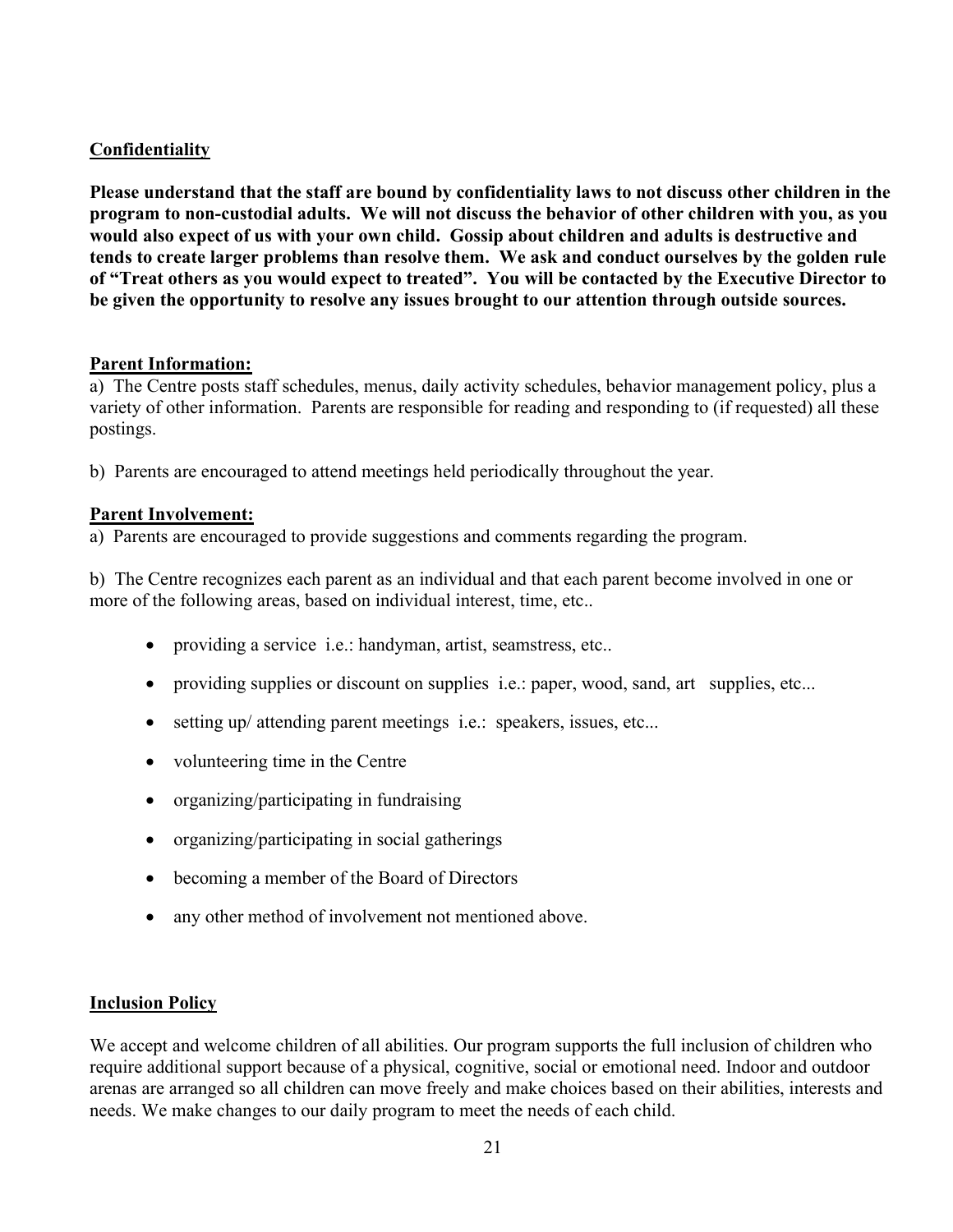Opportunities are provided for all children to participate in social free play and routines throughout the day. We provide developmentally appropriate group experiences for all children and encourage the socialization of every child with peers. We believe that each child deserves an environment and experiences that promote growth in all areas of his or her development. We use program approaches that best meet the needs of each child and his or her family.

We respect and value input from parents and encourage them to be part of the decision making process for their child. We recognize the desires of the family. We support families by consulting with early intervention professionals. We work with parent and early intervention professionals who have4 valuable knowledge and expertise to share with each other.

Staff will receive professional development in current areas of child development, research, theory and practice. Staff is committed to learning more about various disabilities and full inclusion as part of annual training plan.

#### **Outdoor Play**

During the winter months, if it is colder than -25, with the wind chill, the children will not be offered outdoor play. During times of less than optimal weather, outdoor play is offered at the discretion of the staff.

### Reflective Guidance Policy (Previously known as Behaviour Management Policy)

All staff are required to adhere to the following Policy at all times when working with the children: We are committed to creating a safe and nurturing environment with an emphasis on building meaningful connections, creating trusting relationships, and encouraging positive interactions among ECEs and children. The centre believes in the application of Attachment Theory to our work with children. Our ECEs understand the importance of acting as secondary attachment figures for children by becoming their Safe Haven and Secure Base while they are attending our facility. All ECEs will receive training in the Circle of Security model. We have also incorporated neuroscience (our understanding of how a child's brain develops) into our guidance techniques and our reflections to ensure that what we are doing to support children is developmentally appropriate and meaningful.

We believe that every behaviour is purposeful. Therefore if a child acts in a manner that is inappropriate, it is the task of the ECEs to try to understand the need that the child is attempting to have met through their actions. Strategies are developed accordingly to each child's individual developmental level, their ability to understand, communicate, and remember. Our Reflective Guidance Policy is inclusive to all children and reflects our understanding of each child's unique needs and abilities. Our methods are based on ongoing assessment and a genuine understanding and respect for each child.

Steps we take towards Reflective Guidance include:

- Application of the Circle of Security Road Map to determine where and when children require our assistance.
- Support for children in their exploration. (Provide help when needed, delight in them, watch over them, and enjoy with them)
- Welcoming children to come back to us for emotional support. (Protect them, comfort them, delight in them, and help them to organize their feelings)
- Whenever possible meet their needs, and whenever necessary take charge.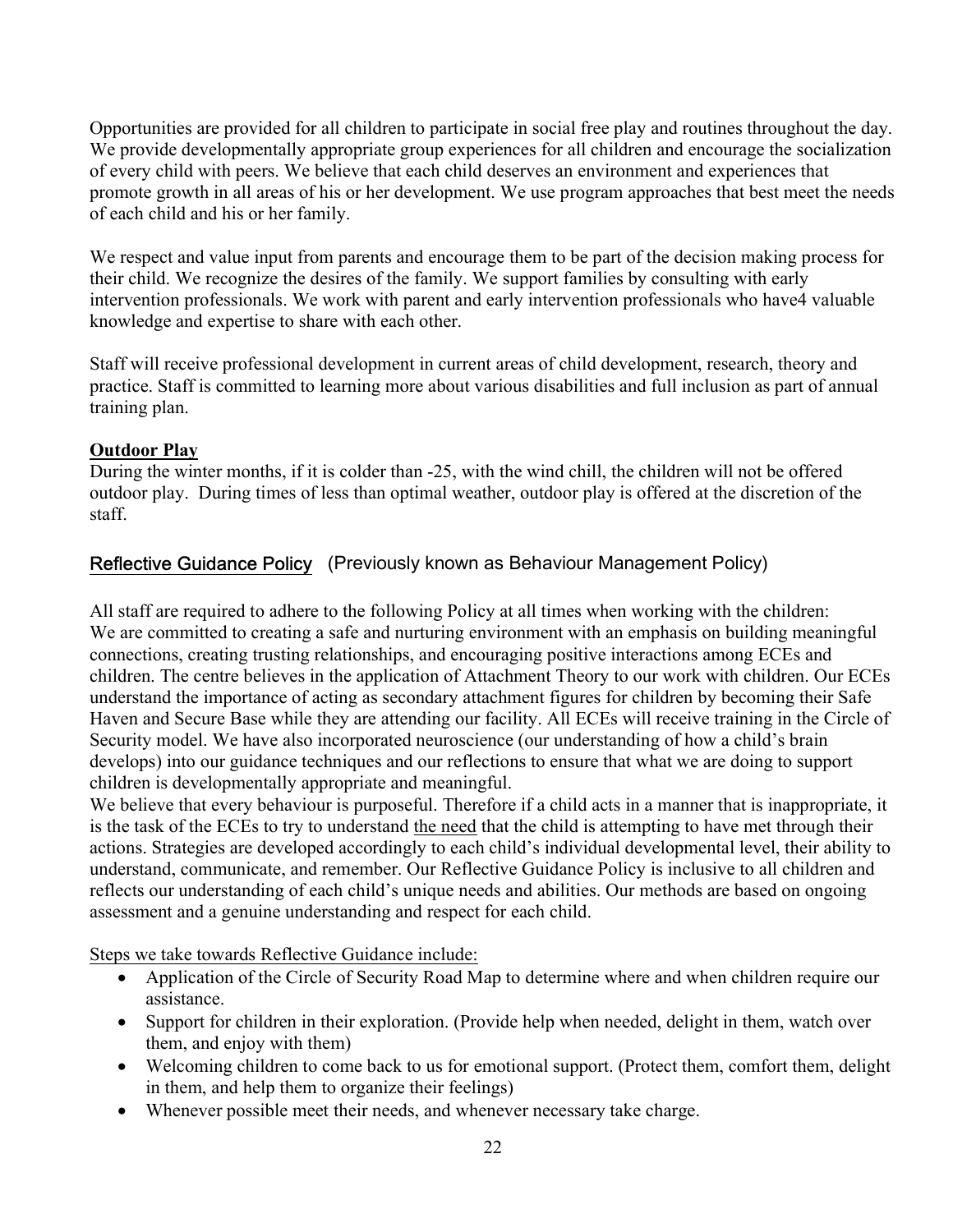- Always remain Bigger, Stronger, Wiser and Kind to make this a place where children feel safe and secure to explore, where children improve the ability to regulate their emotions with our help, where children develop resiliency, and where children learn the skills to get along successfully with others.
- Encourage children to express their feelings and share their thoughts with us.
- Honour each child individually and their family uniqueness.
- Reflection on our practice beyond the day-to-day routines to understand a child's behaviour. Reflection allows us to give deliberate thought to the child's actions with a view as to how we can improve this through emotional and social skill development. We believe this approach is an appropriate way to enhance the effectiveness of our practice and it also provide us with goals that we can work on relating to our relationship with that child.

Steps we take in the event that behaviour arises which compromises the quality of care for any child in the program:

- A child may be removed from the group/situation, with a staff, for a short period for a "time in". This allows the staff to assist the children through co-regulation to return to calm so they are better prepared to cope with returning to the group. An ECE may use various techniques during a "time in" to assist in helping a child regulate their emotions. This may include deep breathing, quiet conversation, and a discussion about feelings. It is most important for the staff to remain very calm, use caring body language, and supportive verbal language. This time is not to be spent lecturing, teaching, or fixing problems. It is to allow the child to feel understood and accepted while they organize their feelings.
- If the behaviour becomes a source of ongoing concern, a more complete investigation of the child's behaviour will be done as well as an analysis of our practice of support for the child. For example, it may be determined that more work may be needed during the "good times" to develop a stronger relationship with the child. Also, ECEs will examine parts of the program (i.e. busy transition times) that may be overwhelming to the child and look for ways to better support the child during these periods of the day.
- Strategies will be developed through the use of an Individual Care Plan. The plan will include details about possible triggers, the child's responses (how they communicate dysregulation through their behaviour), the possible underlying needs that may not be met, and ideas to better support the child. This will be done in consultation with the Program Coordinator, the ECE, and the Director. Parents will be asked to meet with us to review this plan, provide additional input and insight, and help us seek solutions to support the child. Regular follow up with the family will be made part of each child's ICP to encourage ongoing communication.
- If the centre feels that the child would benefit from outside resources, a recommendation will be made for a referral to an appropriate organization such as Child Development Clinic, Family Dynamics, New Directions, Specialized Services for Children and Youth, or an MELCC Behavioural Specialist. A request may also be made to provide additional staffing support for that group through the Inclusion Support Program if it is deemed beneficial for the child's safety and well-being to have support beyond that which is regulated.
- If concerning behaviour continues and proves to be detrimental to the child's safety and/or the safety and overall quality of care for all of the children in the program, or we feel that the child's needs cannot be met within our programs, we reserve the right to ask parents to make alternative child care arrangements. We will also support parents, whenever possible, to find alternative care which is better suited to the child's needs.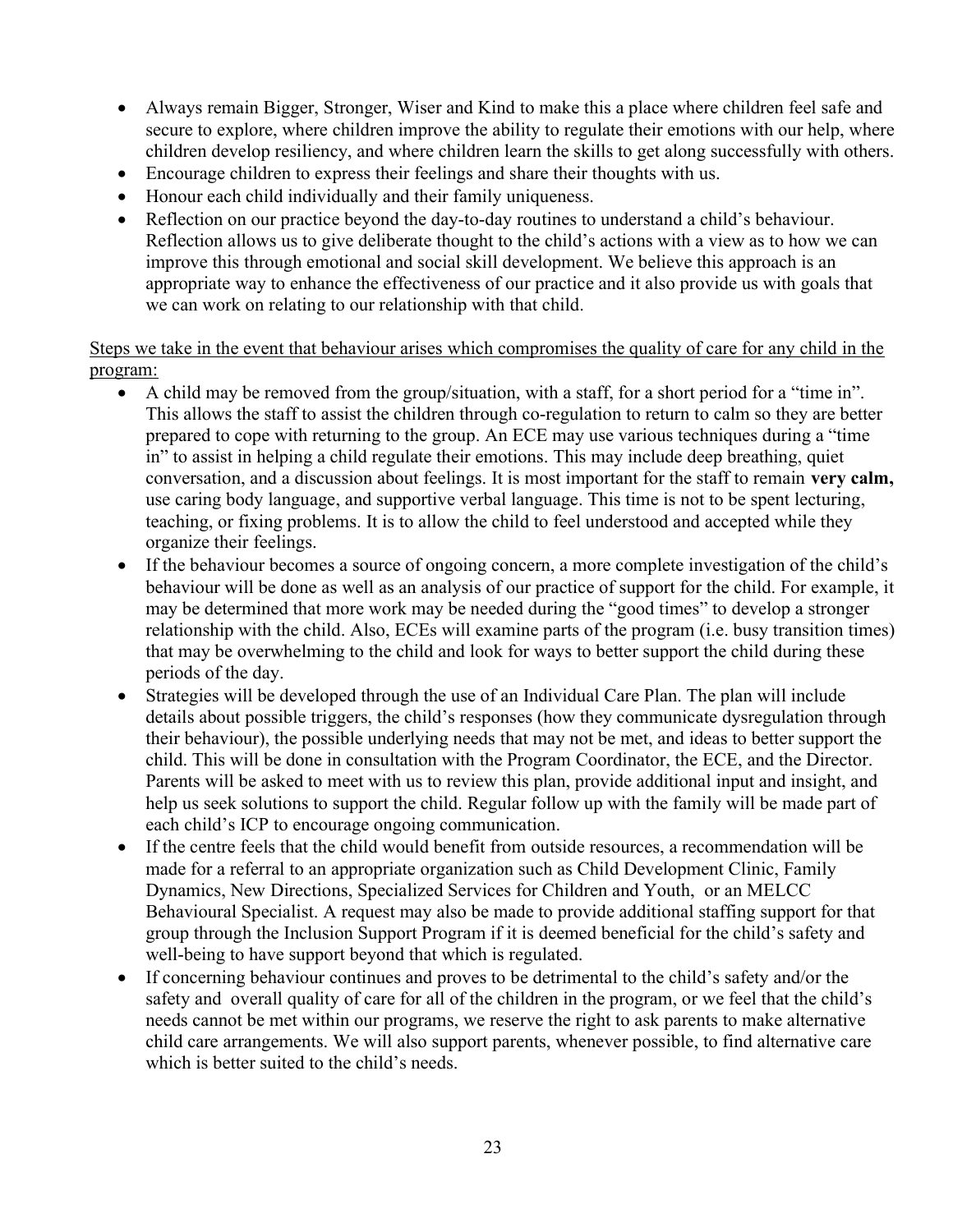In accordance with the Community Child Care Standards Act 62/86 11(1), we will not permit, practice, or inflict any form of physical punishment or verbal or emotional abuse upon, or the denial of any physical necessity to any child in attendance at the Centre.

#### Damage of Centre/Staff Equipment

When property is damaged by children due to aggressive behavior or purposeful misuse of equipment it must be replaced by the parent with a reasonable facsimile or the centre will determine the cost of a replacement and the parent will be billed. The property must be replaced within 10 days of the damage being done. Re-occurring damage of property and equipment will be grounds for denial of care.

In case of staff personal items being damaged such as eye glasses, watches, etc. the parents will be responsible for the deductible paid to the staff member directly.

#### Transportation Policy

It is very important to your child's safety that the centre receive both bus times and bus numbers from the parent before the onset of the school year. Kindergarten children will be walked to their departure/arrival site. Parents are responsible for their children when they are in transit to and from the centre in the school bussing system.

Parents will be informed within 30 minutes of a child's bus or child not arriving in the centre. Please ensure you have all the pertinent phone numbers in order to contact the school and division bussing program.

Children will not be transported in staff vehicles except in extenuating circumstances such as a school age child missing a bus pick up or departure. Parents must give written permission.

#### Safety Enhancement Plan

The purpose of the safety plan is to provide guidance and direction to staff and Board of Directors. This will help ensure the safety of the children, families, staff and visitors to our child care centre. It establishes clear and concise policy and procedures:

- to prepare staff on what to do in the event of different types of emergencies
- to evacuate safely to our designated place of shelter
- to shelter-in-place when it is safer to remain in the centre
- to close the centre due to severe weather, health related or other emergencies
- to ensure the safety of children with anaphylaxis (life-threatening allegories)
- to ensure safe indoor and outdoor environments
- to control visitor access

If you would like to read the whole plan, please ask the Director for a copy.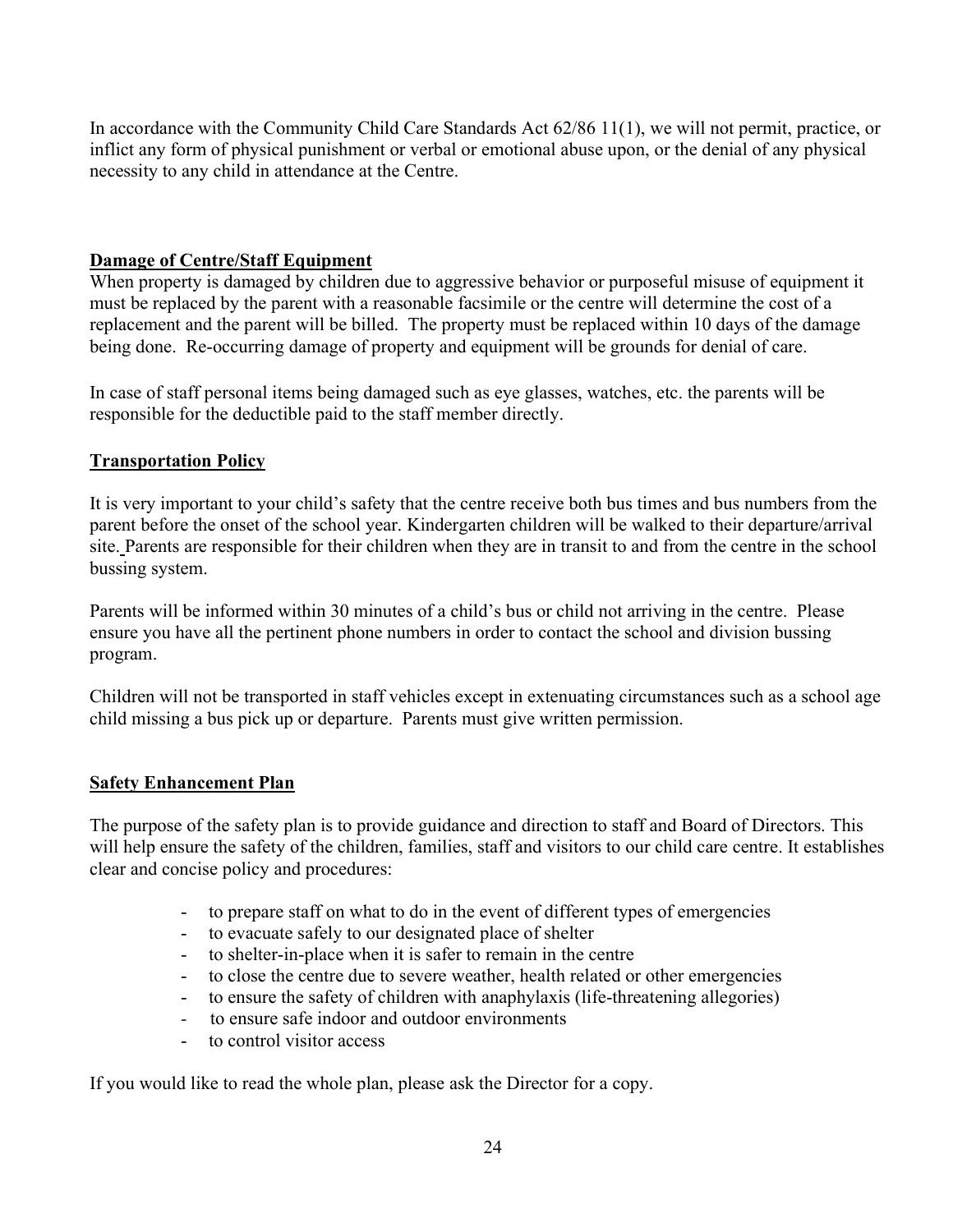# PLEASE SIGN AND RETURN TO THE CENTRE

I, \_\_\_\_\_\_\_\_\_\_\_\_\_\_\_\_\_\_\_\_\_, have read the Parent Handbook of (please print name)

Heritage Park Children's Programs Inc. and agree to abide by these policies.

I understand that failure to comply with these policies will result in termination of service from Heritage Park Children's Programs Inc.

I agree to pay all fees due to Heritage Park Children's Programs Inc. within 1 week from receiving an invoice. I understand that failure to pay these fees on time will result in immediate termination of care for my children.

Date:

| Signature: |  |
|------------|--|
|------------|--|